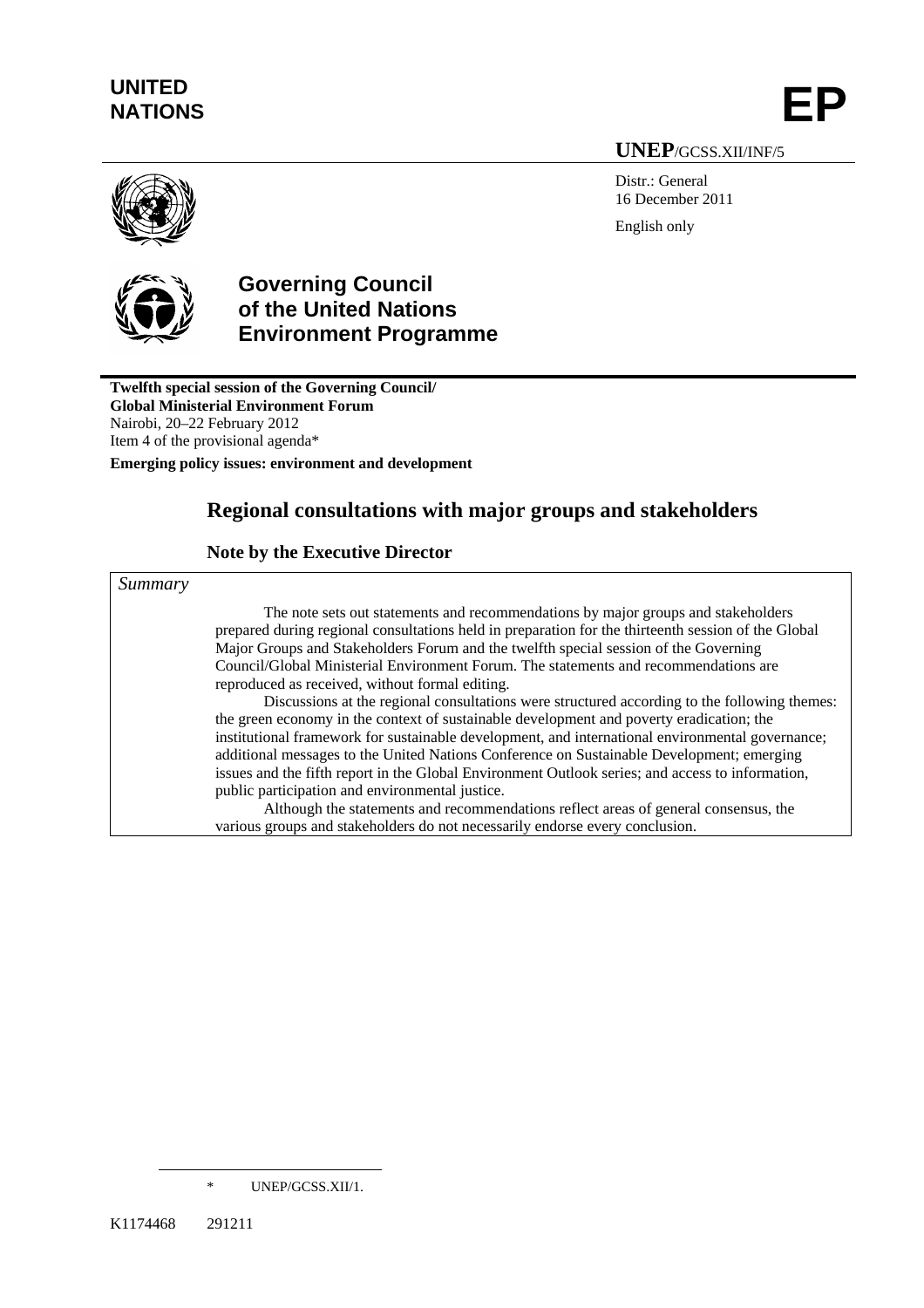# **Background**

1. The United Nations Environment Programme (UNEP) organizes regional consultations with major groups and stakeholders every year in preparation for the sessions of the Global Major Groups and Stakeholders Forum and the UNEP Governing Council/Global Ministerial Environment Forum. They result in statements and/or key messages and recommendations to the Council/Forum, which are forwarded to member States six weeks before the session of the Governing Council in an information document.

2. The regional consultations serve as a platform for engaging major groups and stakeholders in addressing the main areas and topics for discussion by the Governing Council. For the twelfth special session, they afforded an opportunity better to inform major groups and stakeholders about and raise support for the objectives of UNEP for the United Nations Conference on Sustainable Development.

3. The consultations held in 2011 will feed into the thirteenth session of the Global Major Groups and Stakeholders Forum, the twelfth special session of the Governing Council/Global Ministerial Environment Forum, the preparatory process for the United Nations Conference on Sustainable Development and the Conference itself.

#### **Topics for discussion**

4. The discussions at the regional consultations were structured according to the following themes:

(a) The green economy in the context of sustainable development and poverty eradication;

(b) The institutional framework for sustainable development, and international environmental governance;

(c) Additional messages to the United Nations Conference on Sustainable Development, especially in terms of the desired outcomes and the role of civil society in shaping the Conference agenda and its outcomes;

- (d) Emerging issues and the fifth report in the Global Environment Outlook series;
- (e) Access to information, public participation and environmental justice;
- (f) Relevant regional priority issues.

The consultations were held as described in table 1.

Table 1

#### **Schedule of regional consultations**

| Region                      | Meeting dates and location                         |  |  |  |  |
|-----------------------------|----------------------------------------------------|--|--|--|--|
| Africa                      | 11 September 2011, Bamako                          |  |  |  |  |
| West Asia                   | 9 and 10 October 2011, Dubai, United Arab Emirates |  |  |  |  |
| Asia and the Pacific        | 17 and 18 October 2011, Seoul                      |  |  |  |  |
| Europe                      | 2 September 2011, Bonn, Germany                    |  |  |  |  |
| North America               | 13 and 14 October 2011, Washington D.C.            |  |  |  |  |
| Latin America and Caribbean | 5 September 2011, Santiago                         |  |  |  |  |

**A total of 396 participants attended the consultations. Table 2 provides an overview of participation, disaggregated by major groups and stakeholders, and by region. It shows that non-governmental organizations had the highest representation, at 59 per cent.**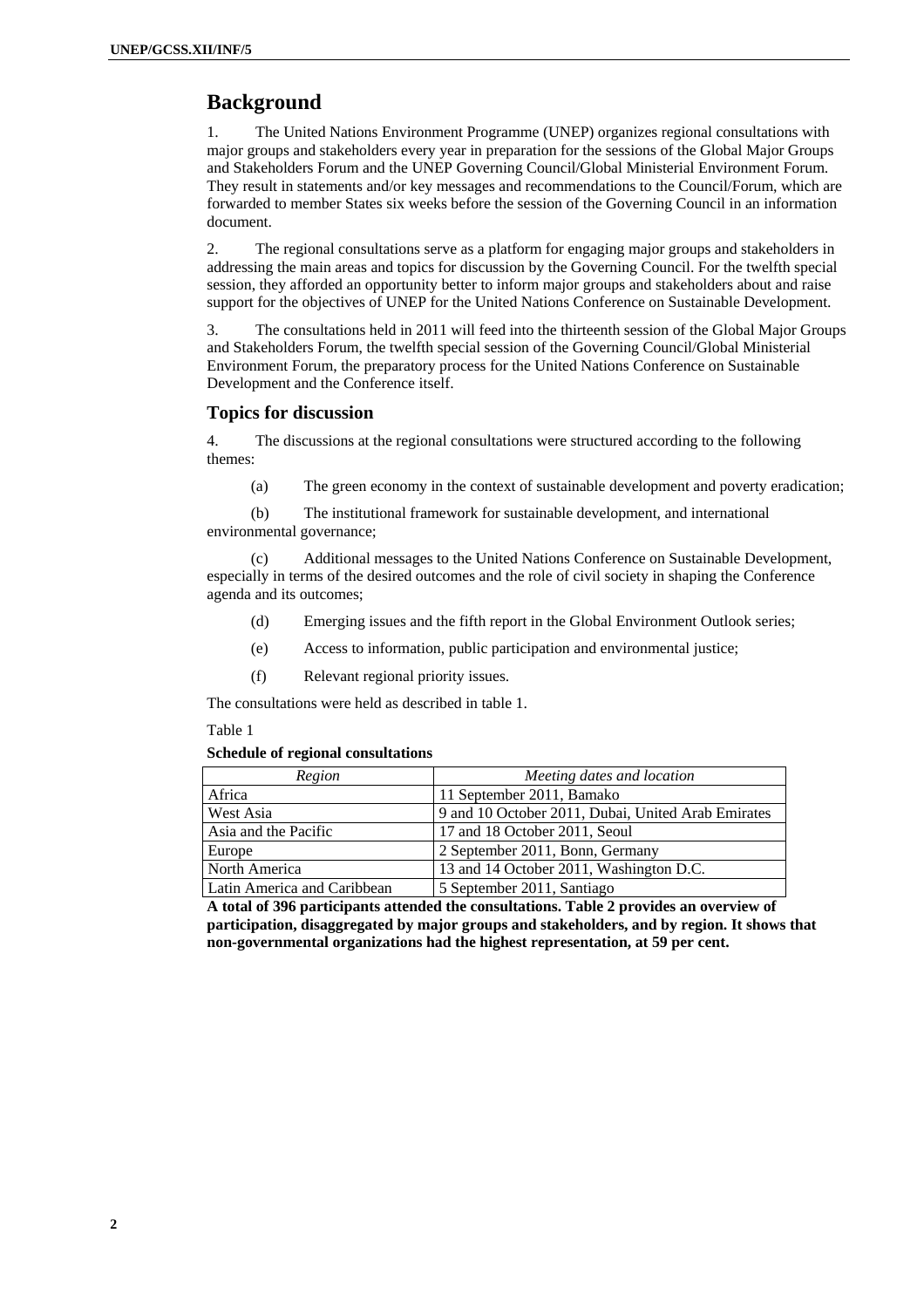|                | Table 2<br>Representation         |                |                         |                     |                                                 |                         |              |                    |               |
|----------------|-----------------------------------|----------------|-------------------------|---------------------|-------------------------------------------------|-------------------------|--------------|--------------------|---------------|
|                | Major group and<br>stakeholder    | Africa         | Asia and<br>the Pacific | Europe <sup>1</sup> | Latin<br>America<br>and the<br><b>Caribbean</b> | <b>North</b><br>America | West<br>Asia | <b>Total</b>       | $\frac{0}{0}$ |
| $\mathbf{1}$   | <b>Business and</b><br>industry   | $\Omega$       | $\overline{4}$          | $\overline{7}$      | 1                                               | 3                       | $\Omega$     | 15                 | 4%            |
| $\overline{2}$ | Children and young<br>people      | $\overline{2}$ | 6                       | 12                  | $\mathbf{1}$                                    | $\overline{4}$          | $\Omega$     | $\overline{25}$    | 6%            |
| 3              | Indigenous peoples                | $\overline{4}$ | $\overline{4}$          | 3                   | 1                                               | $\Omega$                | $\Omega$     | 12                 | 3%            |
| $\overline{4}$ | Local authorities                 | $\Omega$       | $\overline{2}$          | 3                   | $\mathbf{1}$                                    | 3                       | $\Omega$     | $\boldsymbol{9}$   | 2%            |
| 5              | Non-governmental<br>organizations | 38             | 46                      | 78                  | 8                                               | 49                      | 16           | 235                | 59%           |
| 6              | Science and<br>technology         | $\Omega$       | 6                       | 8                   | $\mathbf{1}$                                    | $\overline{4}$          | 5            | 24                 | 6%            |
| $\overline{7}$ | Women                             | $\overline{4}$ | 6                       | 14                  | $\mathbf{1}$                                    | $\overline{2}$          | $\Omega$     | 27                 | 7%            |
| 8              | Farmers                           | $\Omega$       | 10                      | $\overline{2}$      | $\mathbf{1}$                                    | $\overline{2}$          | $\mathbf{1}$ | 16                 | 4%            |
| 9              | Workers and trade<br>unions       | $\Omega$       | $\mathbf{1}$            | 3                   | 3                                               | 1                       | $\Omega$     | $\overline{\bf 8}$ | 2%            |
| 10             | Other <sup>2</sup>                | $\overline{4}$ | 3                       | $\overline{7}$      | $\Omega$                                        | 11                      | $\Omega$     | 25                 | 6%            |
|                | Total / region                    | 52             | 88                      | 137                 | 18                                              | 79                      | 22           | 396                |               |

The following delegates, who are not recorded in the above table, participated in the consultations in Europe and North America: German Government (one), United States Environmental Protection Agency (one), United States Government (five) and Canadian Government (one).

The annex to the present note sets out the statements and major key messages devised at the regional consultations. They have been reproduced without formal editing.

l

<sup>1</sup> This includes the participants from the consultation on the United Nations Conference on Sustainable Development held on 1 September and the regional consultations held on 2 September. There were also participants from other regions.

<sup>2</sup> The category "Other" includes other stakeholders such as faith-based groups, media, organizations whose mandate cuts across several sectors such as indigenous issues, gender issues and agriculture. In some instances, it also included government delegates. The table does not include participants from United Nations bodies.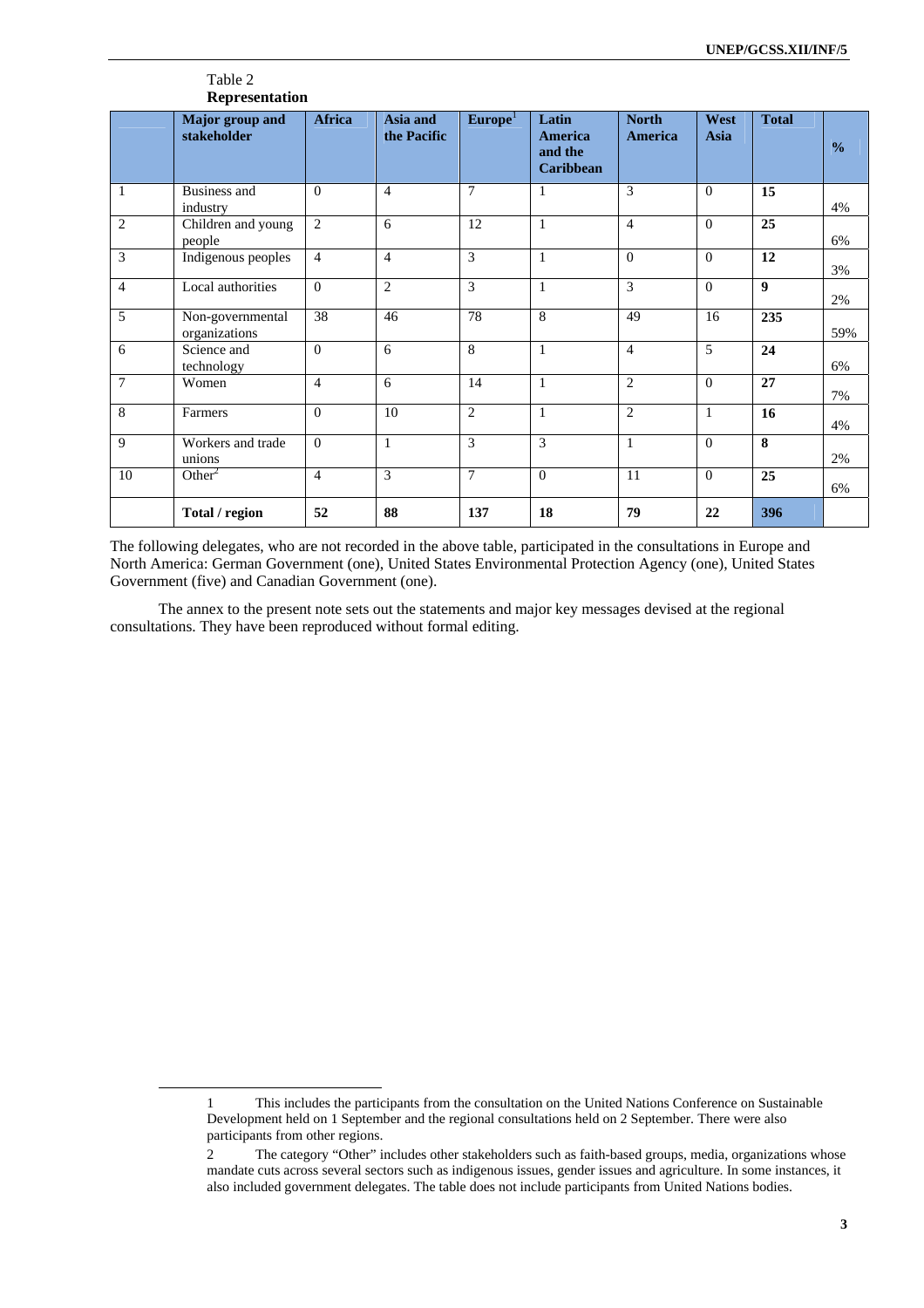### **Annex**

# **UNEP Regional consultations with major groups and stakeholders for Africa**

# **Bamako, Mali, 11 September 2011**

# **African Major Groups and Stakeholders Statement**

We, the participants at the African Regional Consultative Meeting of Major Groups and Stakeholders in preparation for 12<sup>th</sup> Special Session of the Governing Council/ Global Ministerial Environment Forum (GC-12/GMEF), gathered on 11 September 2011, in Bamako, Mali.

Hereby recommend;

#### **I. Rio+20**

- That Civil society be fully involved in the processes towards, during and after Rio+20 through; regular inclusion in national delegations; recognizing rights of indigenous peoples; granting full access and participation during negotiations and establishing predictable financial mechanisms so as to enhance representation and participation
- That African governments should accelerate the implementation of Principle 10 of Rio Declaration first by implementing the UNEP Guidelines and also adopt with an African convention on Principle 10.
- Addressing poverty reduction, food security and youth employment be top on agenda at Rio+20
- The North honors its commitment and avails the necessary technology and funds so as to fully realize the implementation of Agenda 21

#### **II. Green economy and poverty reduction**

- Transition to a green economy serve as a vehicle to a low carbon growth and transfer of appropriate green technology
- Actions and mechanisms to achieve a green economy do not increase social inequalities, exacerbate negative socio-economic environmental impacts such as monoculture and land grabbing BUT address structural limitations that always put women, youth and vulnerable groups at disadvantaged position
- National Development Plans be the driving policy instruments towards a realizing a green economy baring in mind that this transition be sector specific such as waste management, forestry, agriculture and tourism
- As the concept of green economy has found its way into international debate and is taking a prominent position, it must be unpacked to make it understandable to African governments and its people before being sanctioned. It should not be used as a tool to distract or slow down the right to development for African countries. It is therefore necessary to identify the tools and costs of green economy and ensure that it is not being imposed by foreign interests that are avoiding their historical responsibilities.
- It must serve as a vehicle to deliver a low carbon growth for Africa and hence must facilitate transfer of appropriate green technology from developed industrialized to Africa. It must also take cognizance Africa's renewable energy endowment as an asset.
- Must ensure that actions towards green economy do not increase social inequalities and that revenues generated out of investment in Africa benefit the African people and contribute to poverty reduction. Green economy must not be green business that only benefits cooperates interests to the detriment of the African peoples.
- Green Economy in Africa must address the underlying structural limitations that always put women and vulnerable groups in the disadvantaged position. Women and other marginalized groups, therefore, should directly benefit from the transition to green economy and be seen as key players in the architecture of the green economy rather than the victims.
- Green economy must not exacerbate negative environmental impacts such as encroaching of biodiversity, environmental degradation, monoculture cropping, land grabs and invasion that threatens food security and sovereignty. It must take into account precautionary principles as well as the need to undertake SEA and EIA before affirming the policy shifts.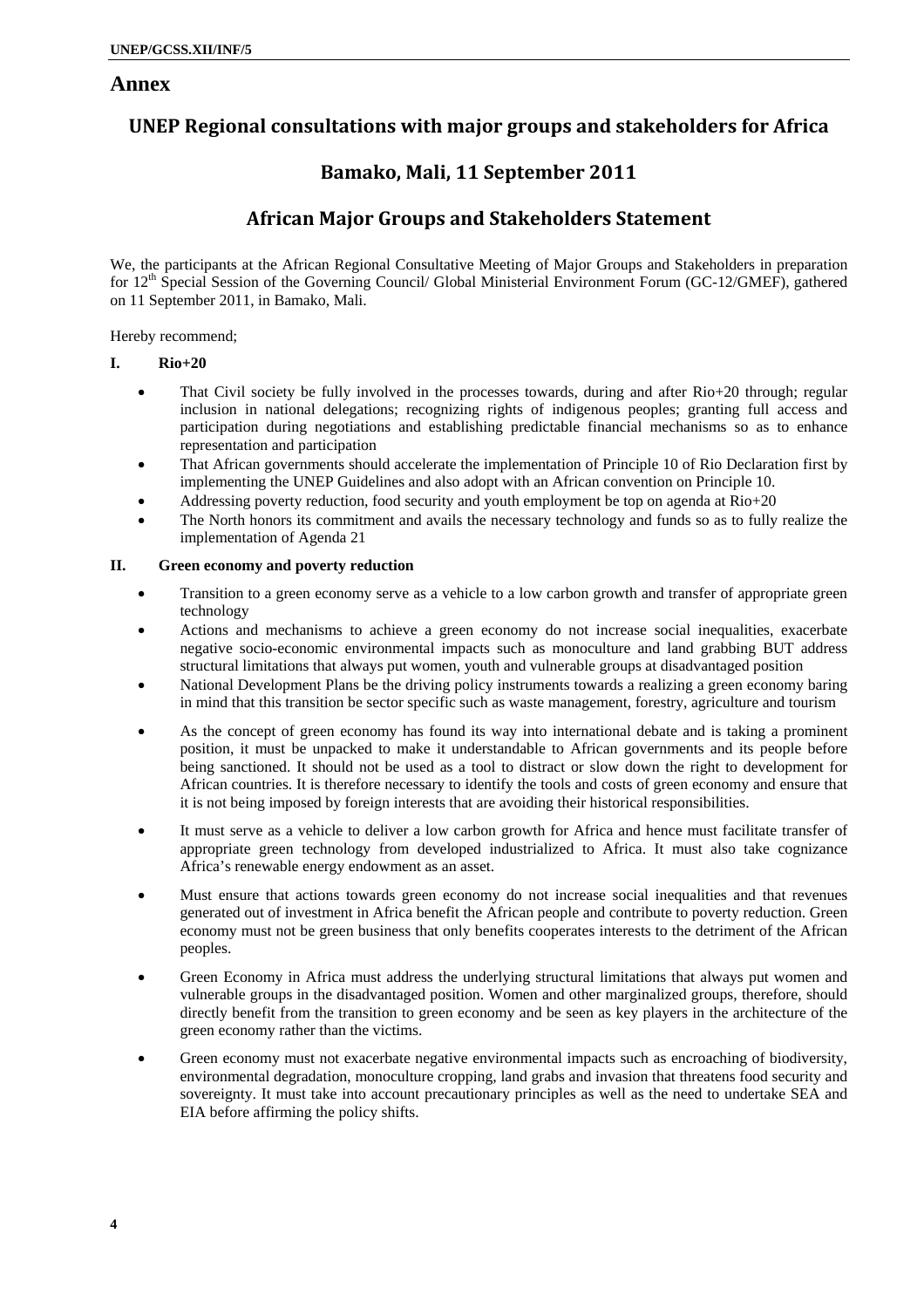#### **III. Institutional framework for Sustainable Development**

- Action plan of the Environmental Initiative of NEPAD be reviewed so as to ensure effective implementation of regional and Multilateral Environmental Agreements (MEAs) so as to match the required funding for their implementation
- African Environmental Fund be operationalized so as to fastrack management of Africa's new and emerging environmental problems such as toxic substances and hazardous chemicals, air pollution and ewaste management
- Monitoring and Review framework so as to track Africa's progress in balancing the 3 pillars of Sustainable Development
- A clear coordinated framework of UN agencies, programmes and Funds with the Commission on Sustainable Development elevated to a status of a Council with decision making mandates whereas UNEP transformed into a specialized agency based in Nairobi with universal membership and national presence
- That for Environmental Governance to be reality, citizens should be involved at all levels of decision making at national and International levels.
- In order to promote conservation of ecosystems environmental governance in Africa must encourage recognition of the rights of indigenous peoples, secure tenure, empower them with management and access to their traditional land. As key rights holders who have been stewards over natural resources for generations, they must be integrally involved in discussions and decisions concerning their environment.

#### **IV. Global Environment Outlook 5 (GEO 5) and the Foresight Process**

- Major Groups and Stakeholders be involved in the preparation and dissemination of the Global Environmental Outlook
- We also duly elect representative for English speaking Africa in the person of Augustine Njamnshi and a French Speaking Africa representative in the person of **Zenaïbou Sedga** for the term of 12 months.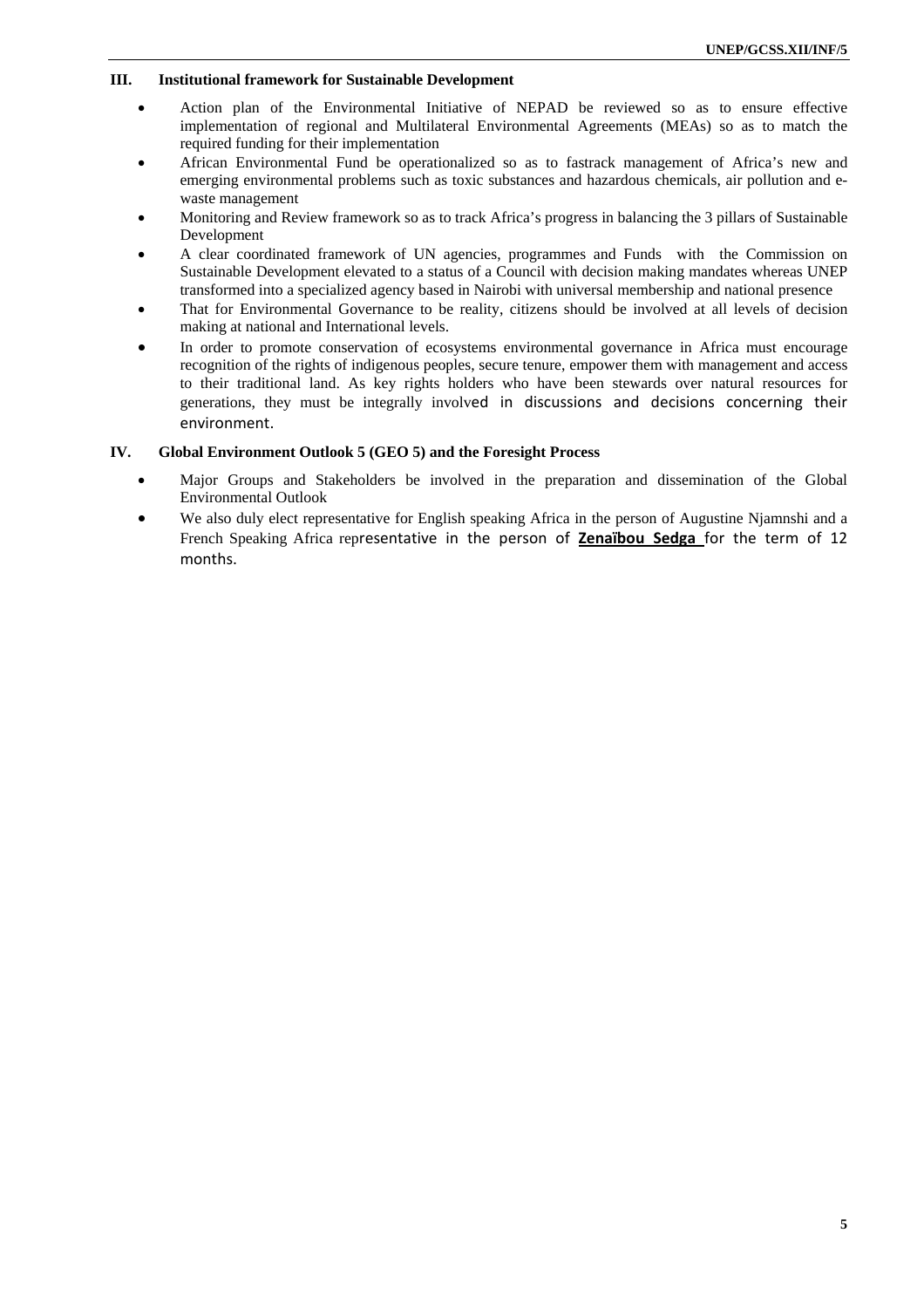# **UNEP Regional consultations with major groups and stakeholders for Asia and the Pacific**

# **17-18 October 2011, Seoul, Republic of Korea**

### **Asia-Pacific Regional Statement**

### **Introduction**

The Major Groups and Stakeholders Asia Pacific Meeting 2011 was held from 17–18 October 2011, immediately prior to the Asia–Pacific Regional Preparatory Committee Meeting on 19-20 October, 2011. More than 100 delegates participated in the meeting. Discussions were organized under four themes: Regional and Sub-regional priorities and emerging challenges, Green economy in the context of sustainable development and poverty eradication, Institutional framework for sustainable development, and Access to information, public participation and environmental justice.

Many of the MGS who participated in the meeting also joined the Asia Pacific Regional Preparatory Meeting that took place Oct. 19-20, 2011 in Seoul, where they had an opportunity to share the MGS Asia Pacific statement, which was shared by the elected Vice-Chair, Chee Yokeling, from Third World Network. Different major groups were also able to share their statements during the meeting, which is annexed to the Asia Pacific Statement given below.

### **Asia-Pacific Regional Statement for the 2011 Global Civil Society Forum**

Below are summarized the key issues, challenges and courses of action that have been identified and affirmed in the Major Groups and Stakeholders' meeting.

### **On Regional Priorities and Emerging Challenges**

- 1. As a diverse region that comprises developing countries, including small island developing states, land-locked nations and least developed countries, as well as developed countries, the Asia Pacific region has many common but also particular sub-regional priorities and challenges.
- 2. As a region that is home to the largest part of humanity, the right to a life of dignity free from conflict and war is integral to sustainable development.
- 3. Some regional and sub-regional priorities include:
	- Eradication of poverty while many have been lifted from poverty, the region still has the most number of people living in poverty.
	- Capacity to respond to natural disasters and impacts of climate change, including monitoring, surveillance and alert systems; emergency responses; disaster risk reduction and adaptation to climate change.
	- Conservation and sustainable use of depleting natural resources and biodiversity, including by indigenous peoples and local communities in managing forest, land and water resources, and in the practice of sustainable agriculture.
	- Specific circumstances of small island developing states in the Pacific highlighting the crucial importance of marine resources management and governance, within and beyond national jurisdictions, (including EEZs) necessary for the survival of the people in these islands.
	- More equitable distribution of income and natural resources, particularly land.
	- Stronger national policies that protect and promote food sovereignty in the face of competing resource use (e.g., land for biofuels).
	- Need for food self-sufficiency policies and regulation that would reduce reliance on imports, as well as support and incentives for sustainable food production practices.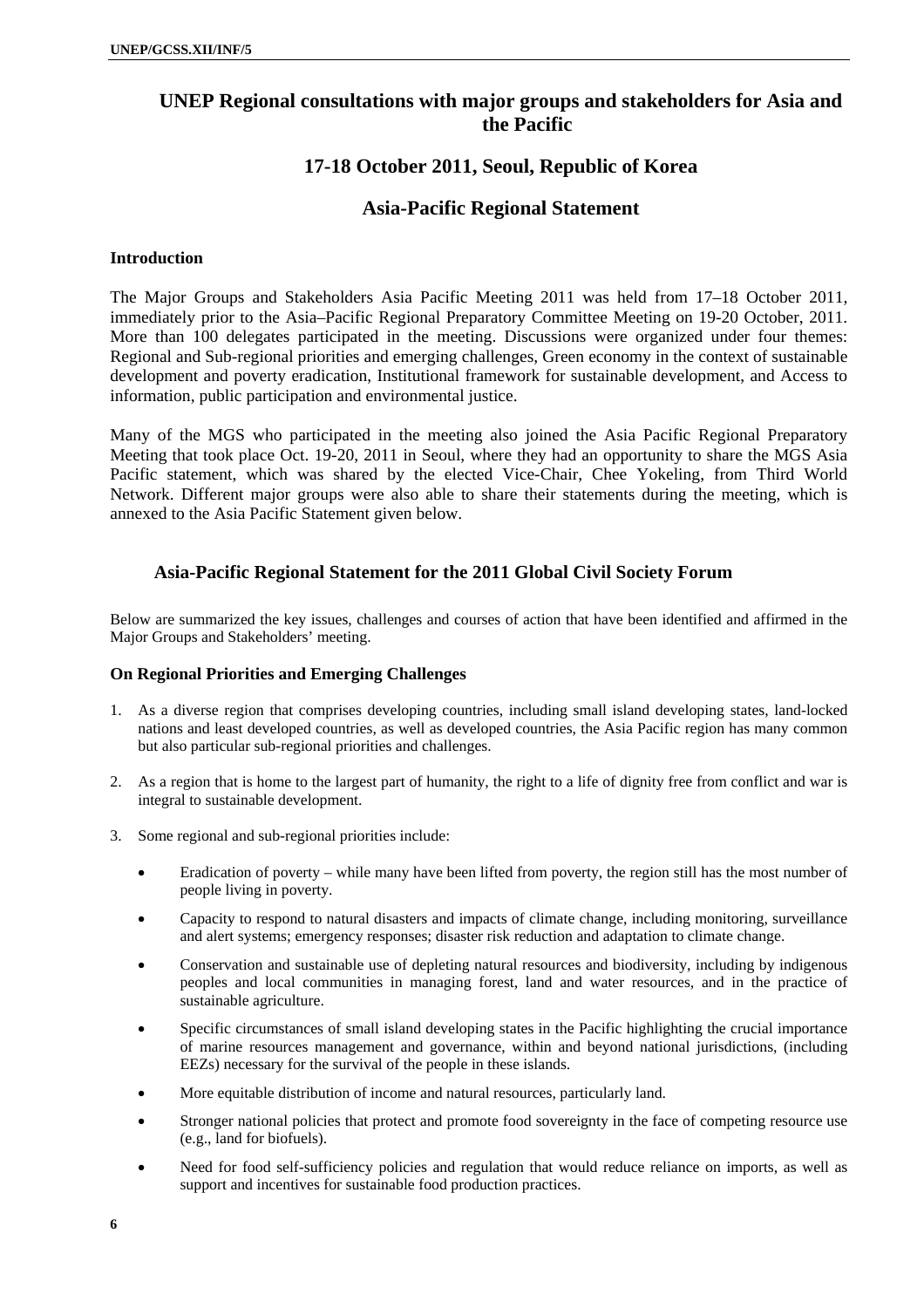- Regulation at the international, regional and national levels with effective enforcement mechanisms to ensure corporate social responsibility, accountability and transparency.
- Stronger regulation on foreign investments related to natural resources to protect the rights of indigenous peoples, impoverished and marginalized peoples, and the environment.
- Compliance with trans-boundary agreements to ensure equitable sharing of resources, particularly water.
- Protection and promotion of community access and control of all natural resources, which are vital for impoverished and disadvantaged communities.
- Honoring the UN Declaration on the Rights of Indigenous Peoples in national policies and laws.
- Safeguarding natural resources (including agriculture, forests, ancestral lands, waters, oceans) against commodification and privatization.
- Extended Producer Responsibility (EPR) for environmentally-sound disposal of toxic substances and wastes, and enforcement of international regulations on toxic substances and wastes, in particular hazardous substances is required to avoid the adverse impacts on communities and the environment.
- Creation of local employment and recognition of labor rights to address population mobility and increasing urbanization.
- Global, regional and sub-regional systems based on science to engage communities and CSOs in community-based monitoring and sharing of data related to impacts on the three dimensions of sustainability, including inter alia chemicals and nuclear emissions.
- Involvement of communities and CSOs in the development, implementation and monitoring of new technologies or techniques.
- Compliance, accountability and transparency of corporations to redress displacements and other violations of rights against communities and the environment.
- 4. Some emerging challenges include:
	- Worsening income and social inequalities in several developing countries that have experienced rapid economic growth, and a trend of social inequity in some developed countries.
	- Massive infrastructure projects targeted for the next 10 years, with ecological and social sustainability as well as economic viability requiring thorough assessment. Several current large-scale infrastructure projects are already at the centre of controversy.
	- Spread of unsustainable consumption patterns that with growing income disparities result in the wealthy consuming beyond their needs while the poor lack basic needs. Unsustainable consumption patterns put additional pressures on natural resources and the environment as well as lead to new health problems.
	- Demographic changes and increased urbanization that result in declining rural workforce with resultant stresses on food production and security.
	- Critical importance to the region of active promotion and support of sustainable fishing particularly involving small-scale fishers, in view of the dangerous level of depletion of fisheries resources across the region's seas and oceans.
	- Need to ensure faithful and consistent enforcement of the Basel Convention on the Control of Transboundary Movements of Hazardous Wastes and Their Disposal; ban dumping of wastes and toxic chemicals into the marine environment; and ensure proper management of electronic waste, including efforts towards their reduction and eventual elimination.

### **On Green Economy in the Context of Poverty Eradication and Sustainable Development**

- 5. In view of the need for clearer understanding on the concept of "green economy," participants reaffirmed sustainable development as the overarching paradigm and centered discussions on key attributes of sustainable "economies", viz:
	- Built on sustainable production and consumption patterns and ensuring all people's wellbeing;
	- Democratises access to, ownership and control over productive resources and assets, particularly for women, and promotes equitable access to opportunities for advancement and improvement of human and family welfare;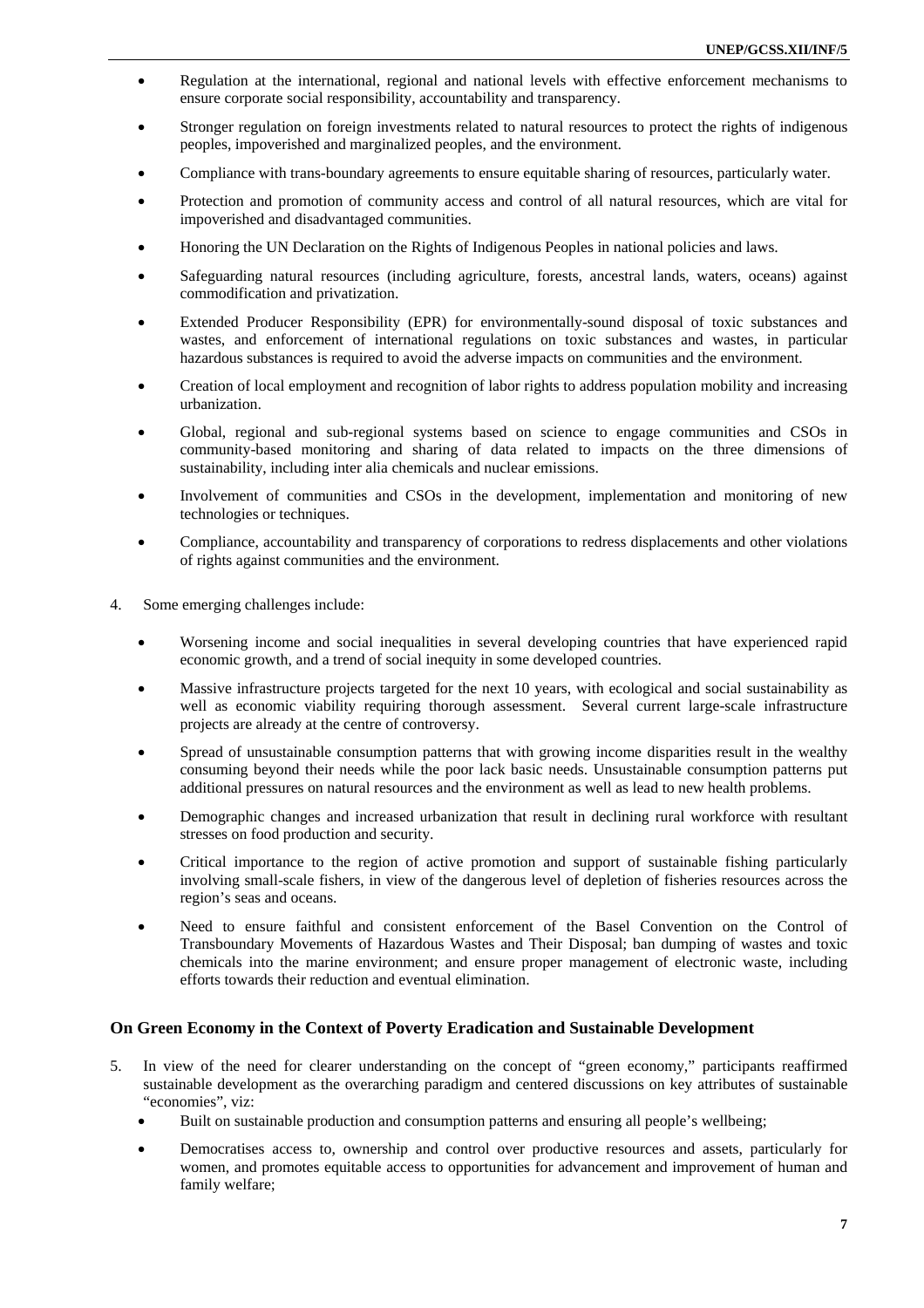- Provides decent work and right livelihoods and ensures that social benefits are distributed equitably among all peoples;
- Fosters citizen participation;
- Upholds social justice, human rights, equity, and gender equality;
- Achieves economic sufficiency;
- Safeguards animal welfare and protects ecosystems;
- Ensures agriculture systems and supply chains are sustainable and humane; and
- Regulates financial markets and holds firms accountable for the social and environmental impacts of their operations.
- 6. Governments in Rio 1992 agreed to reform existing patterns of consumption and production in pursuit of sustainable development objectives, recognising the link between poverty and unsustainable production and consumption patterns. However, more attention has been given to environmentally friendly production than on consumption patterns. High economic growth in the region has been accompanied by unsustainable consumption patterns. A more rational pattern of consumption is needed to ensure a more rational pattern of production. Consumption patterns are in turn highly influenced by the distribution of incomes across and within countries.
- 7. Due to the unequal distribution of world incomes, an inordinately large share of goods and services produced are targeted for those with purchasing power. On the other hand, the poor who have great unmet needs but limited capacity to pay lack basic goods and services such as housing, clean water, sanitation, heath services, basic education and food. Solutions cannot be found in the market mechanisms, but must be provided in public policy and government actions. Governments must ensure universal access to basic health, education, sanitation, and other essential services, removing all social and cultural barriers that discriminate against minorities including on the basis of age, sexuality, ethnicity, caste, disability and gender.
- 8. Economy and economic life must be defined not in the narrow sense of efficiently allocating scarce resources, but as the range of processes, activities, relations and structures involved in and affecting the provisioning for human life in all its fullness, integrity and dignity. These include not only those involved in "production" as commonly understood, but also activities, processes, relations and structures in what is termed "social reproduction," rendered primarily through the unrecognized and un(der)valued labor of women.
- 9. Technological fixes alone will not solve environmental problems that are consequences of social and economic factors. Fundamental issues such as access, intellectual property rights (IPR), and assessment of the potential impacts of new and untested technologies (e.g., geo-engineering, ocean fertilization, etc.) before they are released in the environment and deployed commercially must be addressed in the development and transfer of technologies.
- 10. Opposition was expressed against nuclear energy, mega-dams and agrofuel plantations; instead, governments are called upon to scale up public financing to provide wide access to renewable energy.
- 11. Opposition was similarly raised against the privatisation and commodification of nature and ecosystem functions that lead to further marginalization of communities.
- 12. There is need to uphold food sovereignty to address the global food crisis. Communities should have the right to determine their patterns of food production and consumption, and farmers should be able to prioritise food production for domestic consumption. Governments must support small-scale farmers, including women, as they form the heart of sustainable food production systems and along with their families, are the primary objects of rural development.
- 13. The pursuit of sustainable development in the rural areas must aim at the optimum balance between rural and urban development, with the view towards avoiding problems attendant to excessive rural-urban migration. Efforts to promote sustainable cities via green infrastructure, improved waste management, access to sustainable sanitation and urban food sufficiency are likewise important, but need to be mindful of this rural-urban balance that is determined, among other things, by environmental carrying capacities.
- 14. Financing sustainable development and a just transition to sustainable economies requires significant public financing, financial and technology transfer from more endowed to less-endowed countries, private sector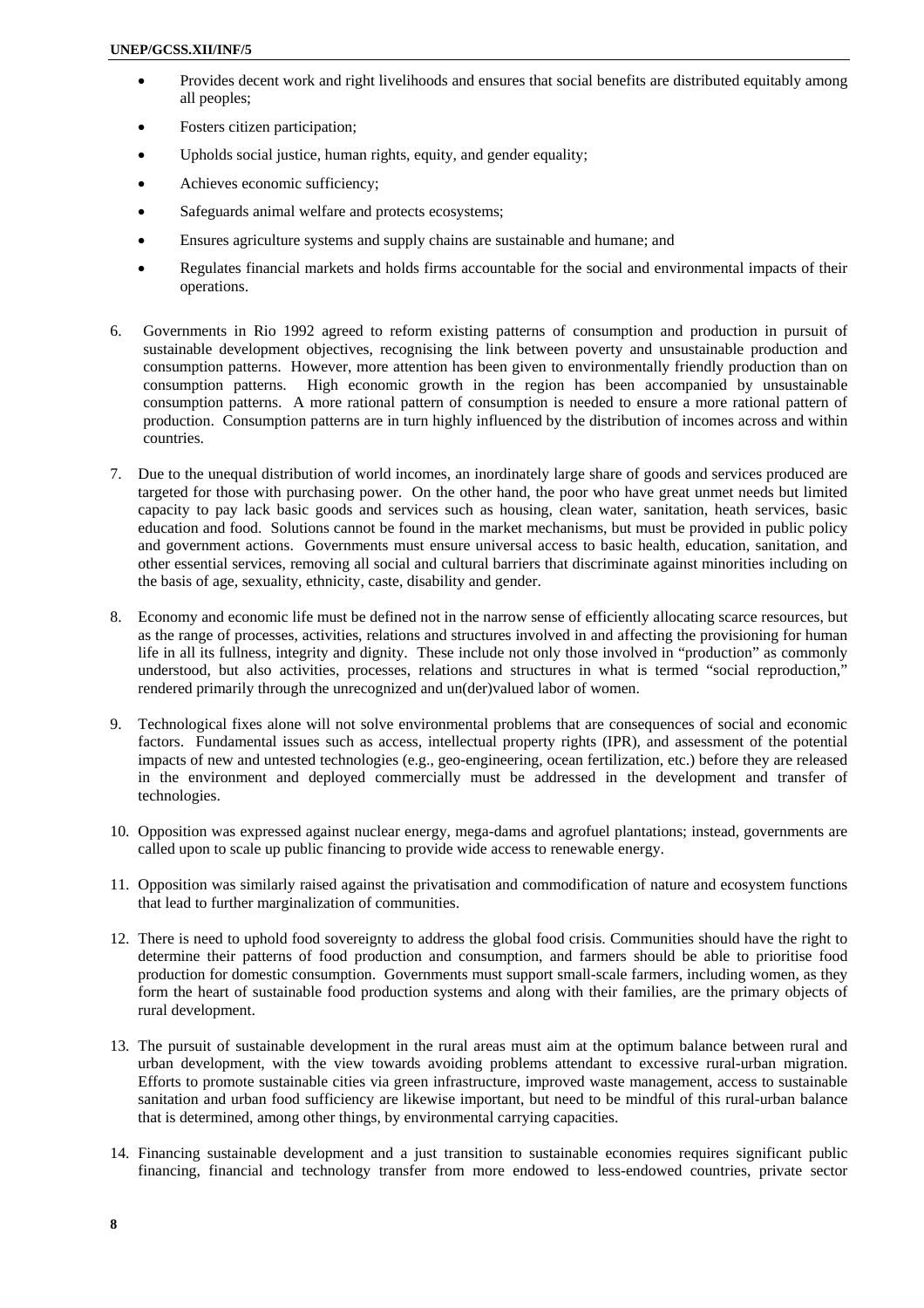investments that are productive and non-speculative in nature, and fair and innovative modes of taxation, including a financial transaction tax.

- 15. Market-based mechanisms that permit developed countries to avoid the delivery of commitments to deep cuts in their greenhouse gas emissions and pass on such obligations through the markets must be reconsidered.
- 16. Governments must provide enabling policies for promoting sustainable economies as an important impetus to eradicate poverty reduction and achieve sustainable development. Governments must also examine fiscal policies and economic instruments to promote measures conducive to promoting sustainable development, and remove measures detrimental to such objectives including those that subsidize fossil fuel use and support inefficient resource use and economic activities.
- 17. Governments need to establish regional and inter-regional programmes for supporting capacity development in support of sustainable development. These must inherently involve mechanisms that promote the active participation of stakeholder groups and organisations to exchange good practices and expertise and to support pilot projects, research work, human resource development including training and education, and network activities within and across countries.
- 18. Stronger partnerships among governments, civil society organisations, private businesses and stakeholder groups must be established for promoting sustainable economies. Such partnerships need to be within frameworks of accountability and transparency including regulation. In line with this, research institutes, educational institutions and other stakeholder groups are enjoined to support good practice case studies and promote dissemination of information on such good practices for promoting sustainable economies in the context of poverty eradication and sustainable development.
- 19. As young people make up more than 40 per cent of the world's unemployed, governments must provide children, adolescents and youth with education, training and opportunities for the active participation in economic, political, social and cultural life; promote youth employment rights, and security to prevent their marginalisation and social exclusion; and child labour by addressing the conditions that lead to it.
- 20. Finally, disaggregated indicators to monitor and assess sustainable economies need to be developed, not based on GDP, but on people's wellbeing, inclusiveness, social equity, human rights, gender equality, decent work, biodiversity and ecological footprint.

#### **On the Institutional Framework for Sustainable Development (IFSD)**

- 21. The IFSD should implement the agreed sustainable development commitments and actions at the international, regional, sub-regional levels and national levels with broad public participation in the various bodies and in decision-making. The three dimensions of sustainable development must be strengthened (or transformed where necessary) and closely integrated. The framework must:
	- Promote accountability and legitimacy
	- Improve coordination and synergies among sectors, actors and levels
	- Ensure coherence, complementarity, effectiveness and efficiency
	- Guarantee meaningful public participation
- 22. There is need to transform the Commission on Sustainable Development into a Council on Sustainable Development under the General Assembly to integrate the work of disparate multilateral bodies working on each of the three dimensions of sustainable development, including the International Monetary Fund, the World Bank and the World Trade Organisation. The body must have strong technical support, an independent secretariat and dedicated budget.
- 23. In support of the IFSD, and in recognition of the continuing weakness of the environmental pillar in the existing IFSD structure, significant strengthening of international environmental governance is needed to deal with the evolving scale and scope of environmental issues and challenges. As the entity with the primary responsibility for the global environment, UNEP should be upgraded and provided with adequate resources for its work. The institutions and work of the numerous multilateral environmental agreements need to be further coordinated within the context of integrating the 3 dimensions of sustainable development.
- 24. Strengthening of the environmental dimension must come alongside transformation of the economic dimension to make it supportive of the two other dimensions, rather than overwhelm them. In particular, this transformation needs to be geared toward prevention of the occurrence of more financial and economic debacles, which cause much social dislocation and environmental degradation. The UN must also take a direct hand in economic and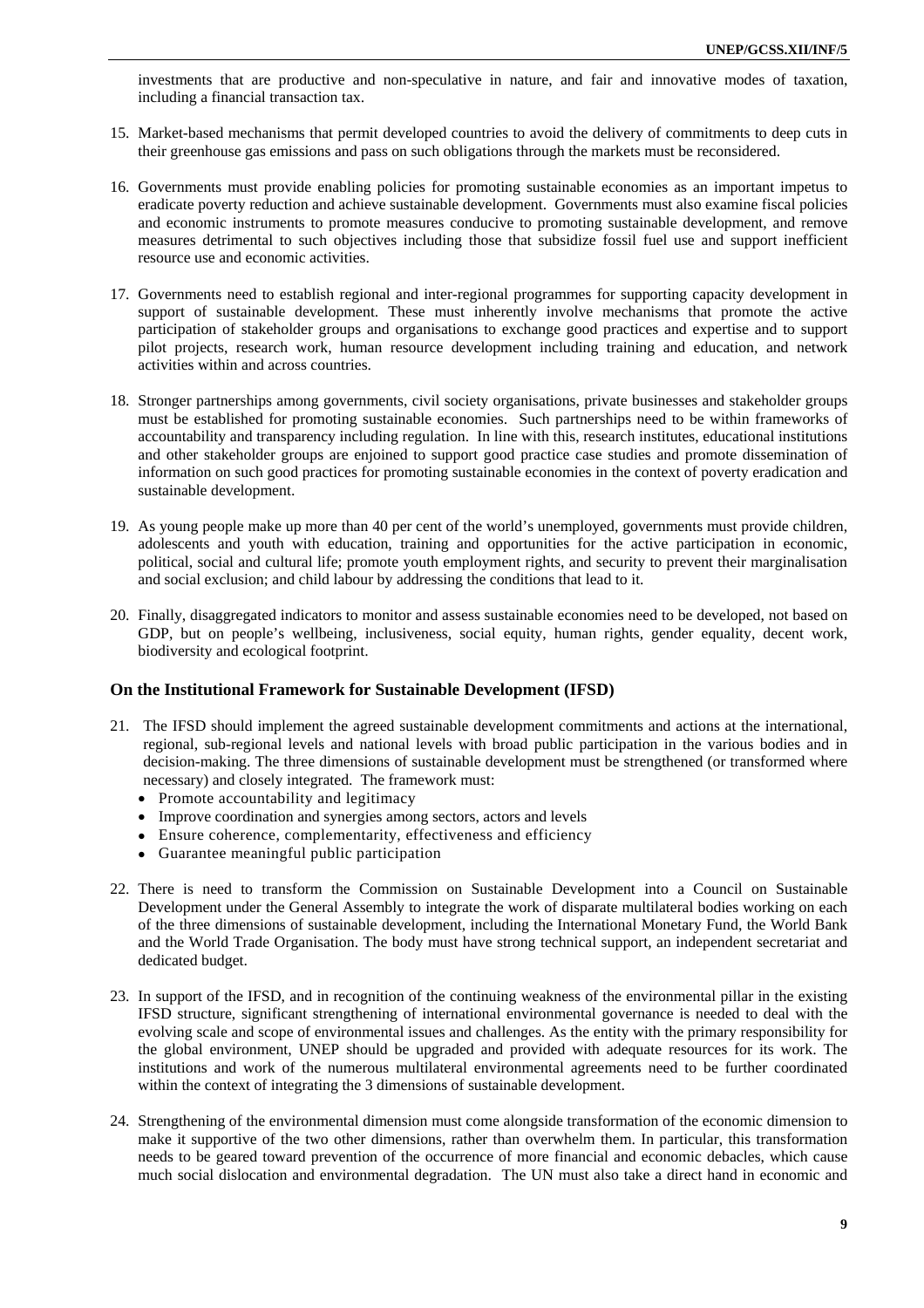financial policy-making and act as an effective counterbalance to the traditional dominant global economic and financial bodies.

- 25. At the regional level, corresponding sustainable development bodies could be established. Sub-regional analogs could also be created where size and diversity of the region warrant it, such as in the Asia-Pacific.
- 26. At the national level, governments must establish multistakeholder councils for sustainable development (NCSDs) where absent, and strengthen them where already existing. NCSDs must coordinate planning, policy making, issues resolution, and reporting to the corresponding sub-regional/regional and global sustainable development bodies to ensure vertical coherence from implementation levels to the global level.
- 27. Local authorities are closest to the ground and directly serve the people. They must be given a responsibility and be involved in decision-shaping that concerns in particular sustainable development.
- 28. To be effective, the national sustainable development councils should be (a) organized at highest possible level, i.e., chaired by the Head of State/Government; (b) lodged with an appropriate coordinating body such Office of the Prime Minister or Planning Ministry; (c) composed of relevant ministries and major groups/stakeholders including local authorities; and (d) institutionally stable by virtue of a strong legal mandate and endowed with a dedicated budget.
- 29. The above proposals are initial steps to start fundamental changes that are necessary to meet the challenges of the  $21<sup>st</sup>$  century. In the long term this may include updating the Charter of the UN.

#### **On Access to Information, Public Participation and Environmental Justice**

- 30. As stipulated in Principle 10 of the 1992 Rio Declaration on Environment and Development, access to environmental information, participation in decision-making and judicial proceedings over environmental matters are a critical part of the policy and institutional framework for achieving sustainable development. Thus the policies on access to environmental information, participation in decision-making and judicial proceedings over environmental matters must be fully implemented at the multiple levels. The Aarhus Convention and UNEP Guideline on Principle 10 provide useful frameworks for developing and implementing policy measures to achieve Principle 10 objectives.
- 31. The general public is often denied access to information, participation and justice. In the implementation of P-10 policies, due consideration should be given to respect of human rights, gender equality and the realities and needs of the marginalized groups such as women, youth and indigenous peoples
- 32. A number of countries in Asia and the Pacific have adopted freedom of information acts and promote the public access to environmental information. However, the level of implementation and compliance with Principle 10 varies considerably, and there are cases where the poor and socially marginalized groups such as women, youth, and indigenous peoples are denied or unable to benefit from the access to environmental information.
- 33. Governments must provide mechanisms and avenues that support the empowerment of the stakeholders, particularly the socially marginalized groups, to recognize their key roles and to enable their active participation in decision making. Government must also involve major groups and stakeholders in policy dialogues and decision making processes over the environment and sustainability policy issues.
- 34. Governments must promote the application of P-10 in dealing with the new and emerging issues such as the potential impacts of the emerging technology on the human and environment, by ensuring access to information, public participation in technology assessment, access to liability and redress in cases of damages.
- 35. Governments must extend the application of the P-10 for promoting and ensuring accountability and transparency of the government, corporations and organizations through effective feedback from the citizens.
- 36. Governments must recognize and allow alternative peoples' initiatives such as citizen juries, peoples' tribunals, and technology observation platforms.
- 37. Governments need to exercise the authority to obtain information from the private sector and make available such information to the stakeholders when private sector activities are to cause the impacts on the environment or public concerns. Exceptions to the public access to environmental information and other Principle 10 policy measures should be restricted and should not be abused.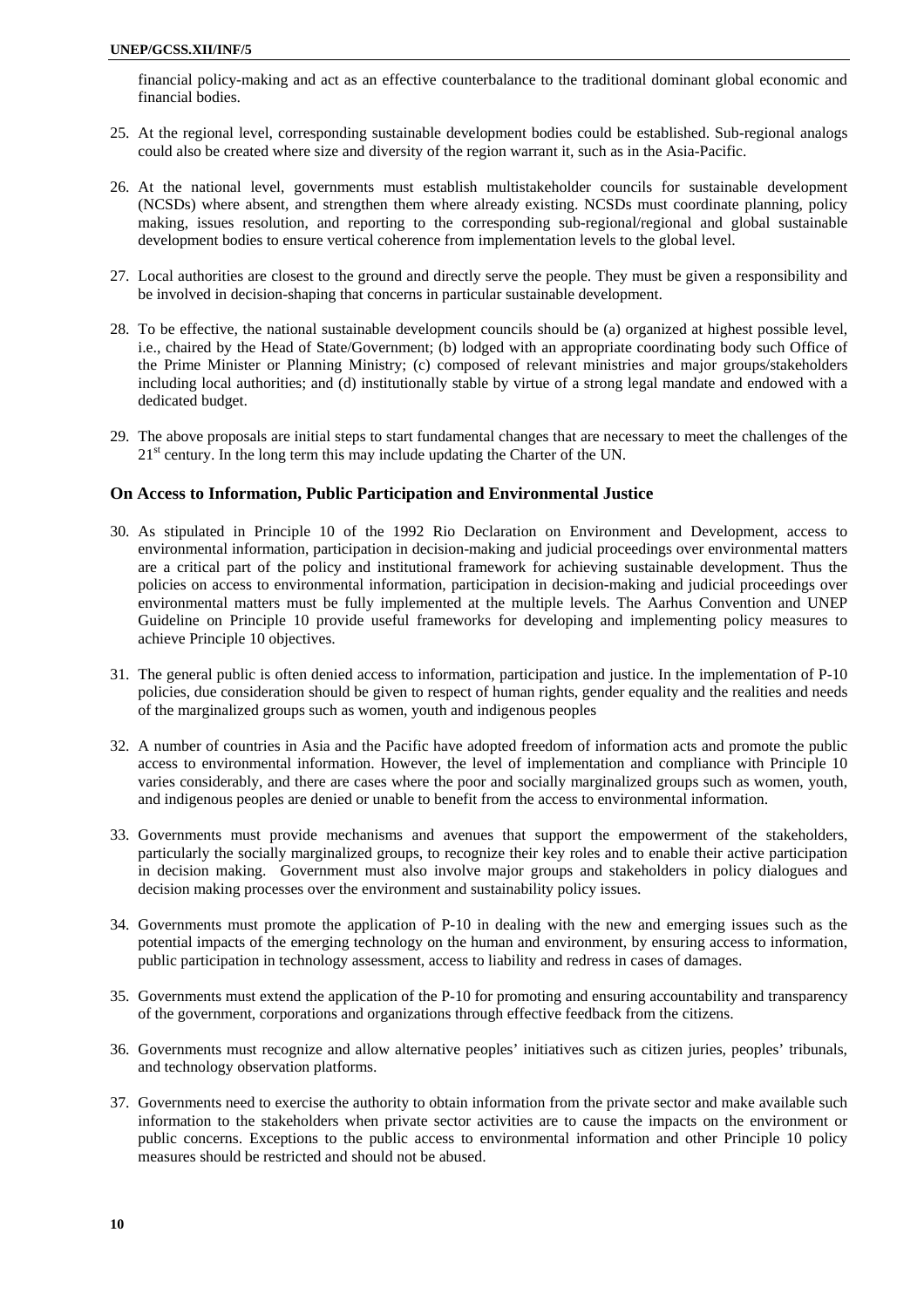- 38. To facilitate effective implementation of the Principle 10 policy measures, education, awareness raising, training and capacity development activities must be strengthened.
- 39. Inadequacy of the forums and institutions at different levels has to be recognized and addressed through such measures as strengthening of the existing mechanism, "Green Bench", establishment of environmental courts, and consideration of creating an international environment court.
- 40. Governments are called upon to mandate and enable UNEP to develop a robust programme on UNEP Bali 2010 guidelines. In additions, governments must adopt and implement UNEP guidelines on P-10 at national level through adopting necessary legal framework and appropriate policies
- 41. Governments in Asia and the Pacific must develop the regional/sub-regional conventions on P-10. At the same time, interested governments in the region are enjoined to accede to the Aarhus convention, and/or to adopt its features such as the peer policy review, and complaint/individual petition procedures without precluding the adoption of the Asia Pacific convention. The negotiation for establishment of an international convention on Access to Information, Public Participation and Environmental Justice must be launched at the soonest possible time.
- 42. To ensure the compliance of countries to Principle10 policy measures at the national level, it is suggested to define the legal rights, obligations and enforcement procedures, and incorporate penalty clauses in such measures in order to pose penalty on the individuals or corporations that fail to provide information despite their legal obligations.
- 43. Finally, the useful benchmarks and indicators to assess performance on Principle 10 policy measures must be adopted and widely applied.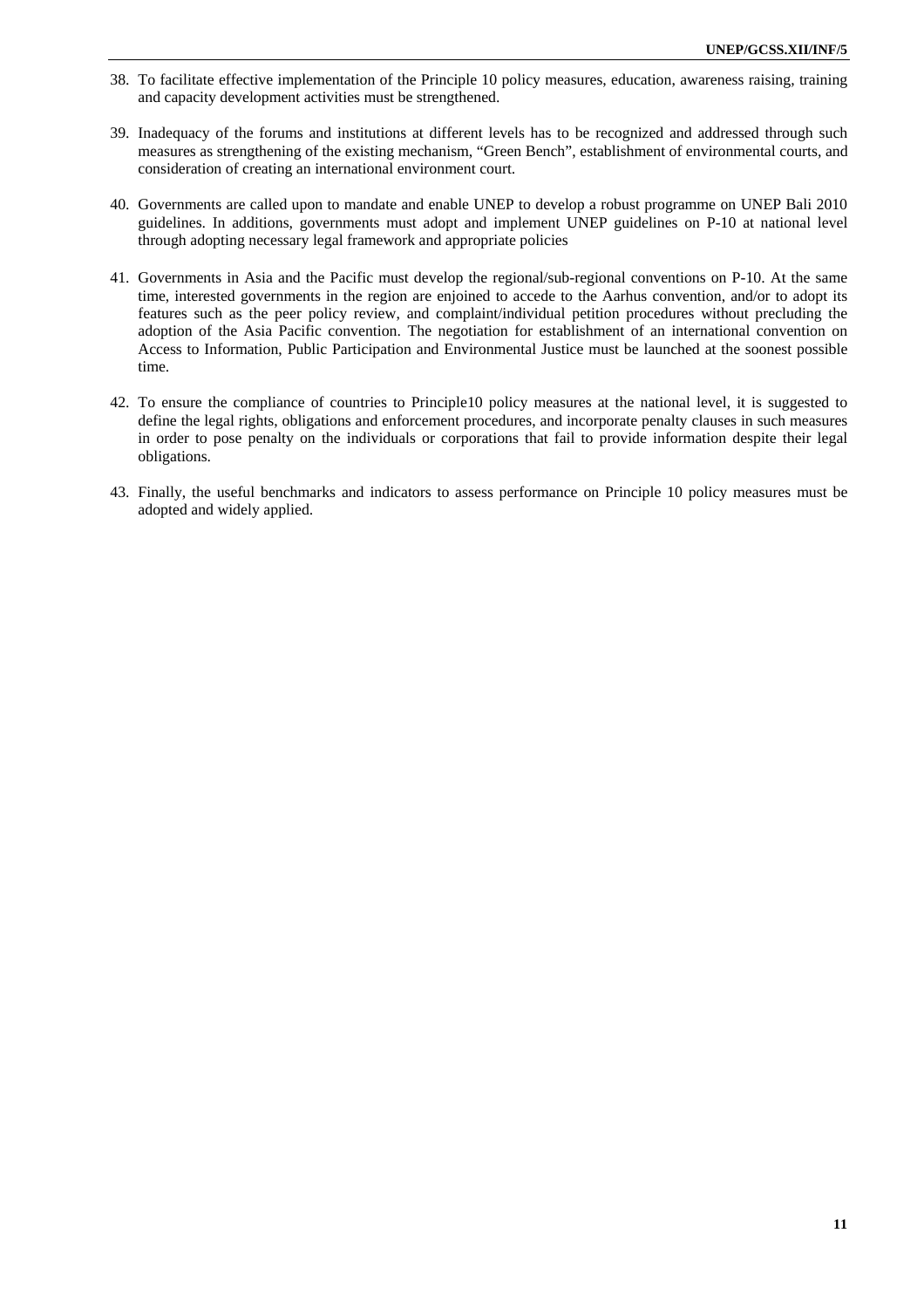# **UNEP Regional consultations with major groups and stakeholders for Europe**

### **Bonn, Germany, 2 September 2011**

### **Regional major group and stakeholder statement Europe**

#### **Introduction**

The more than 100 representatives of major groups and stakeholders which met for the UNEP regional consultation in Bonn, on September 2. 2011, prepared input for the upcoming UNEP Governing Council/GMEF in February 2012. UNEP's major groups and stakeholders are organised by 9 major groups.

This regional paper is prepared by the following 7 major groups: children & youth, farmers, local authorities, environmental NGOs, science & technology, women, workers & trade unions. This paper does not reflect the views of the business and industry major group. There was no representative of indigenous peoples from the European region present at the regional UNEP consultation.

The regional statement is not a negotiated document, but represents the variety of views of different major groups form the UNEP European region, which includes more than 50 countries from the European Union, Eastern Europe, Caucasus and Central Asia and South Eastern Europe, as well as input from observers from other countries worldwide.

#### *A. KEY AREAS*

#### *This part focuses on areas where a number of major groups shared common interests, recommendations and/or concerns.*

#### **Preamble**

It was commonly agreed that social equity and environmental justice must remain at the heart of sustainable development, and must be strongly reflected in the outcomes of the Rio+20 UN conference in 2012. The urgency of the current environmental, social and economic crises call for ambitious policies and reforms to be adopted at the Rio +20 Conference.

#### **I. 'GREEN' ECONOMY**

- 1. **A 'green' economic system must promote social equity, gender equity and intergenerational equity.** A truly sustainable 'green economy' functions within the limits of the planet, and ensures a fair distribution of resources among all countries and social groups - as well as between men and women. We need an economy that provides incentives for zero-waste, low-carbon economies that enhance and restore the natural environment, while also providing new 'green' livelihoods, employment and entrepreneurial opportunities for women as well as men. That is why 10 YFP SCP implementation should be the basis of Green Economy policies
- 2. In order to achieve a truly green economy, we need **better regulation of international financial actors and financial flows**. **Specific instruments** to achieve a greening of the economy were proposed by several groups:
	- **New indicators for well-being**. It is in the interest of youth and future generations, that bold steps will be taken towards a green economy in the context of sustainable development and poverty eradication. In order to achieve the transition to green economies, the actual political implementation of concepts such as **new (set of) indicators** for measuring development and the **internalisation of external costs** must ensured and backed up by effective governance systems.
	- **Planetary boundaries** to be assessed and made the basis of decision-making on the basis of best available scientific knowledge, taking into account the **precautionary principle**.
	- Promotion of **green and decent jobs** agenda as an engine for development and poverty eradication, and **just transition measures** for a smoother shift towards a more sustainable society.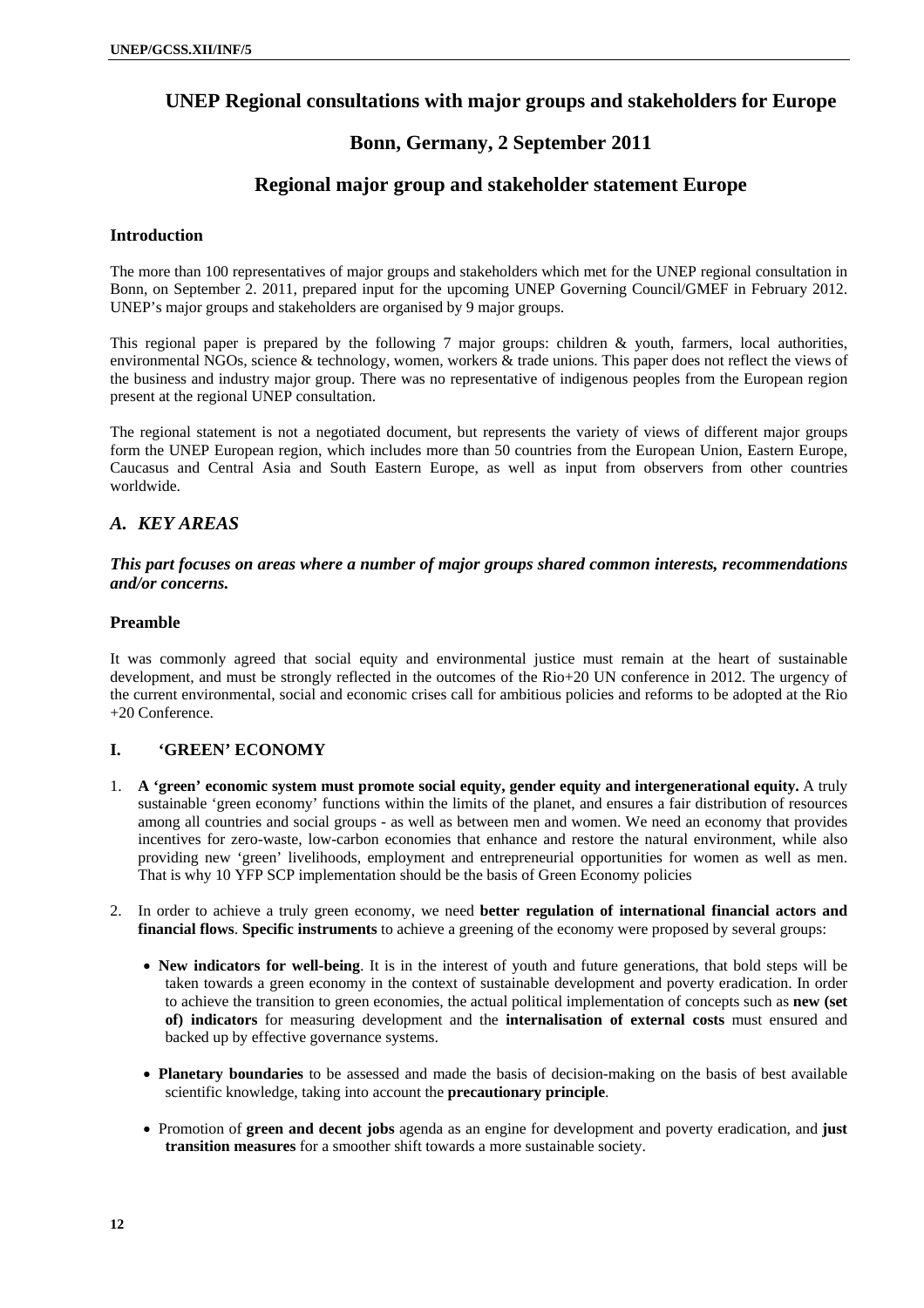- The introduction of a global **Financial Transaction Tax**, to contribute to financing protection of our global commons and of sustainable development and investments in green and inclusive economies.
- Eco-efficiency instruments are important, but there is also a need for 'sufficiency' instruments (social innovation, caps on resource use, …), especially in the Northern countries to tackle the over-consumption of - and excessive pressure on - natural resources.
- 3. **Independent Technology Assessment.** The need for a Multi-stakeholder technology assessment for existing and emerging technologies mechanism that guarantees prior informed consent and rights of communities impacted by the financial flows, timely information, effective participation, and redress mechanisms. At Rio+20, governments could commit to such an agreement for assessment and monitoring of new technologies before their widespread use – e.g. geo-engineering.
- 4. **Nuclear & uranium lifecycle control.** Based on the UNEP foresight report, we call on governments to start developing legally binding mechanisms to address the cost of decommissioning and clean up of nuclear powerplants, nuclear waste and uranium mines. Currently, most countries have no funds to pay for decommissioning of closed nuclear powerplants or containment and clean-up of uranium mining tailings, causing long-term, intergenerational and partly cross-border pollution and security risks for water, food, and eco-systems.

We call for the development of a global strategy to address the risks that nuclear energy and the whole uranium cycle, such as mining and waste disposal, pose to global environment and human lives and health, and decide on an effective and rapid global government response. In particular:

- We call for the establishment of a UN rapporteur on uranium and nuclear risks.
- We call for the establishment of a global financial mechanism to redress and clean-up of damage and pollution of nuclear and uranium lifecycles.
- We call for the establishment of an independent institutional framework to document, monitor and assess the environmental damages and risks of nuclear and uranium activities and increased lifecycle control. Such an institution will assure effective public participation, transparency and access to information.

### **II. INSTITUTIONAL FRAMEWORK FOR SUSTAINABLE DEVELOPMENT: STRENGTHENING INTERNATIONAL ENVIRONMENTAL GOVERNANCE**

Strong International Environmental Governance is needed. This can be achieved by:

- 1. **Upgrading UNEP** with new responsibilities and resources, proposals include:
	- Upgrade to a specialized agency (based in Nairobi, Africa)
	- Strong programme on Sustainable Consumption and Production under UNEP
	- Further strengthen the Trade and the Environment activities of UNEP
	- Further strengthen civil society participation in UNEP, a.o. by applying the Aarhus Convention Guidelines on 'public participation in international environmental policy processes'
	- Upgrade the mandate of Panel of Natural Resources (under UNEP), to govern better the use of natural resources and the fair distribution of those.
- 2. **Strong Technology Assessment Body**. The need for inter-disciplinary approach, the application of precautionary principle and the rights of the impacted communities must be at the heart of the work of the assessments.
	- Rio+20 presents a unique opportunity to develop institutional arrangements necessary to the effective implementation of the **precautionary principle**.
	- Decision-making based on best available science urgently requires systematic research on planetary ecological boundaries, which must be used for the assessment at the international level of the impact of emerging practices and technologies.
	- Decision-making needs to be framed by the system perspective of sustainable development impacts. Furthermore, the development of an insurance scheme for social and environmental risks would enable to the pricing of such risks.
- 3. **Ombudspersons for Future Generations** at all governance level.
	- Establish an ombudsperson for future generations **at the UN level**, e.g. as part of a strengthened mandate for UNEP or in combination/rotation with other UN bodies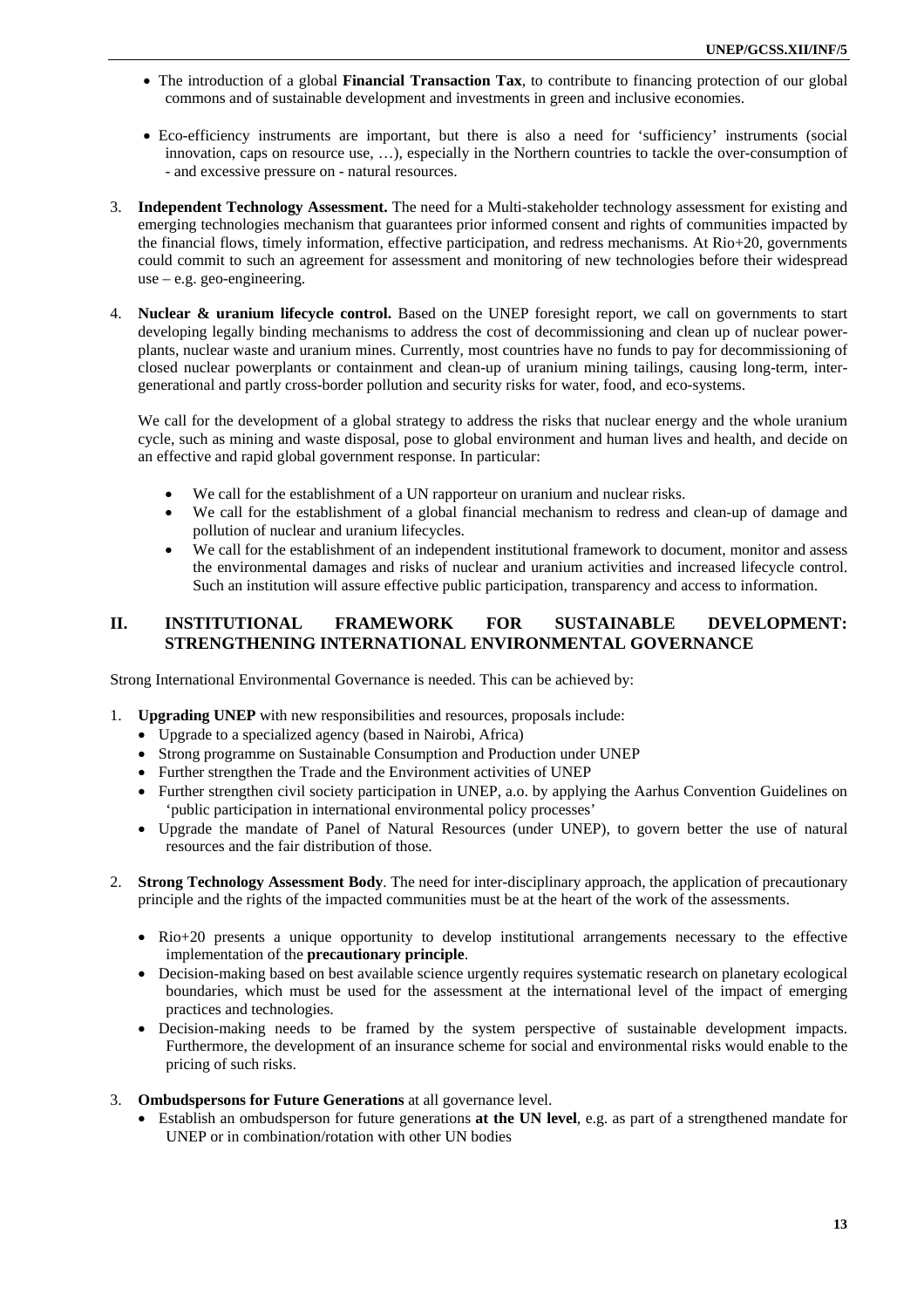- Establish an ombudsperson for future generations **at national levels** with the mandate to work independently from the heart of government monitoring and ensuring that long-term goals and the rights of future generations are guaranteed in all policy decisions and their implementation.
- 4. **International implementation of Rio Principle 10.** Access to information, public participation in decisionmaking and access to justice on environmental matters: we endorse the idea of bringing Rio Principle 10 to an international level, opening negotiations for a framework or a global convention and/or several regional conventions, similar to the existing Aarhus Convention.

### *B. STATEMENTS PER MAJOR GROUP*

*NB: The Business & Industry Major Group and the Indigenous People's major group for the European region did not/ could not contribute.* 

#### **I. CHILDREN AND YOUTH MAJOR GROUP**

The major group Children & Youth calls specifically for:

#### **Governance of sustainable development**

- Rio+20 presents a unique opportunity to develop institutional arrangements necessary to the effective implementation of the **precautionary principle**. Decision-making based on best available science urgently requires systematic research on planetary ecological boundaries, which must be used for the assessment at the international level of the impact of emerging practices and technologies. Decision-making needs to be framed by the system perspective of sustainable development impacts. Furthermore, the development of an insurance scheme for social and environmental risks would enable to the pricing of such risks.
- **Sustainable Development Goals**: building on the Millennium Consumption Goals, propose Sustainable Development Goals for the post-2015 framework, succeeding the MDGs. This should provide holistic coherence for the processes on Sustainable Development and Development at international level and gather UN-system wide and financial institutions impetus for Sustainable Development. This should also instigate mechanisms to develop a similar cross-sectoral coherence across fields and departments at the national level.
- Establish a **trusteeship** for the transitional governance of the **global commons** until they are adequately governed by legally binding rules. This should have a clear mandate to negotiate effective structures at national and international levels for the governance of global commons.
- **Ombudspersons for Future Generations** at all governance levels (see above under A.)

#### **Green Economy**

- It is in the interest of youth and future generations, that bold steps will be taken towards a green economy in the context of sustainable development and poverty eradication. In order to achieve the transition to green economies, the actual political implementation of concepts such as new indicators for measuring development and the **internalisation of external costs** must ensured and backed up by effective governance systems.
- **Education for Sustainable Development** (ESD) is a key building block towards a green economy. Therefore it is crucial to integrate Sustainable Development into study curricula from primary school on. Moreover, the role of non-formal education, especially by youth-led organisations needs to be acknowledged, supported, funded and promoted. Those steps need to be taken in particular with the objective to deliver ESD before the end of the Decade on ESD (2014).
- **Green and decent job creation** helps building capacity within the work force for a transition towards a green economy as well as it can provide an answer to youth unemployment and should therefore be promoted.<sup>3</sup>

l

<sup>3</sup> See ILO definition of the concept presented in the 1999 report of ILO director general on decent work.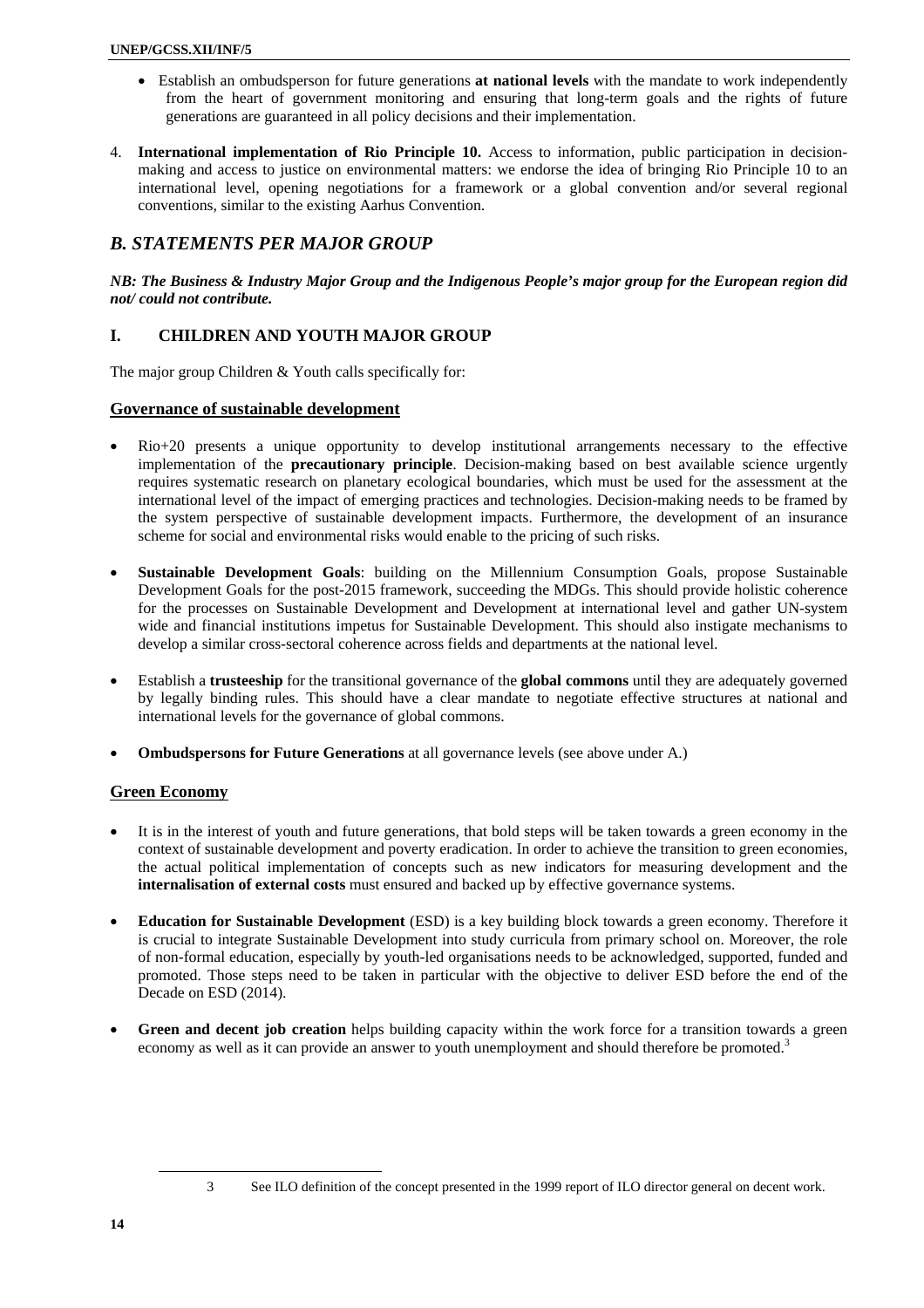### **II. Women's Major Group**

The major group Women calls specifically for:

#### **Green Economy**

- Women do not want growth without equity, not even green growth. Our economies are sustained by women and the earth, but both their contributions is often not recognized and invisible. Most of the poor are women. To participate in the green economy the poor need access to basic services. Therefore, women call for:
	- $\triangleright$  A basic income for women in low-income groups;
	- $\triangleright$  Targets to training and creation of green and decent jobs for women in Rio+20 road maps.

#### **Governance for sustainable development**

- **Women in Governance**: all recent studies show that communities and the economy benefit from women's increased political participation. Sustainable development needs full women's participation, women therefore call on all government to:
	- $\geq$  Aim at 50% women representation in decision making posts, from local level to national level.
- **Environmental Governance**: the women's major group sees the need for **fundamental reform** of International Environmental Governance. We also need stronger environment and sustainable development governance at the national level. Women therefore call on governments to:
	- $\triangleright$  Support upgrading of UNEP to a UN specialized agency. We call on the governing council of UNEP to also increase further (women's) participation in the UNEP processes, amongst others according to the Aarhus guidelines.
- **Financing Sustainable Development**: financing of sustainable development needs a reform of global funding mechanisms, and better regulation of financial markets, and increased accessibility for women of funding mechanisms. Women call on governments to:
	- $\triangleright$  Support the introduction of the financial transaction tax and to commit to channelling a considerable share into a green and inclusive, social just investments, with a significant share going to local community development.
	- $\triangleright$  Establishing funding mechanisms needs to guarantee prior informed consent and rights of communities impacted by the financial flows, timely information, effective participation, and redress mechanisms.

#### **III. Workers and Trade Unions**

The major group Workers and Trade Unions calls specifically for:

#### **International Environmental Governance**

- The current economic crises have shown the limits of the current system to delivery both socially and environmentally. Discussions on the challenges of governance does not limit to environmental governance. Economic crises expresses clear the deficits of current social and economic governance that need to be resolved.
- Environmental governance is a fundamental dimension in itself to contribute to the global governance. We as trade unions would like to see a strong organization. A strong institution is not an ultimate goal in itself, but it is a key and indispensable element to achieve international environmental governance. Transparency, accountability, compliance, enforcement and access to information need to be ensured.

#### **Green Economy**

- There is a general agreement that the economy so far has not been able to deliver on social progress, equity and on the environmental dimension.
- Green economy will not be per se a fairer, pro-poor, inclusive or pro-decent jobs economy. It is necessary to identify how the transition will be managed, a just transition, and define the principles that will guide action.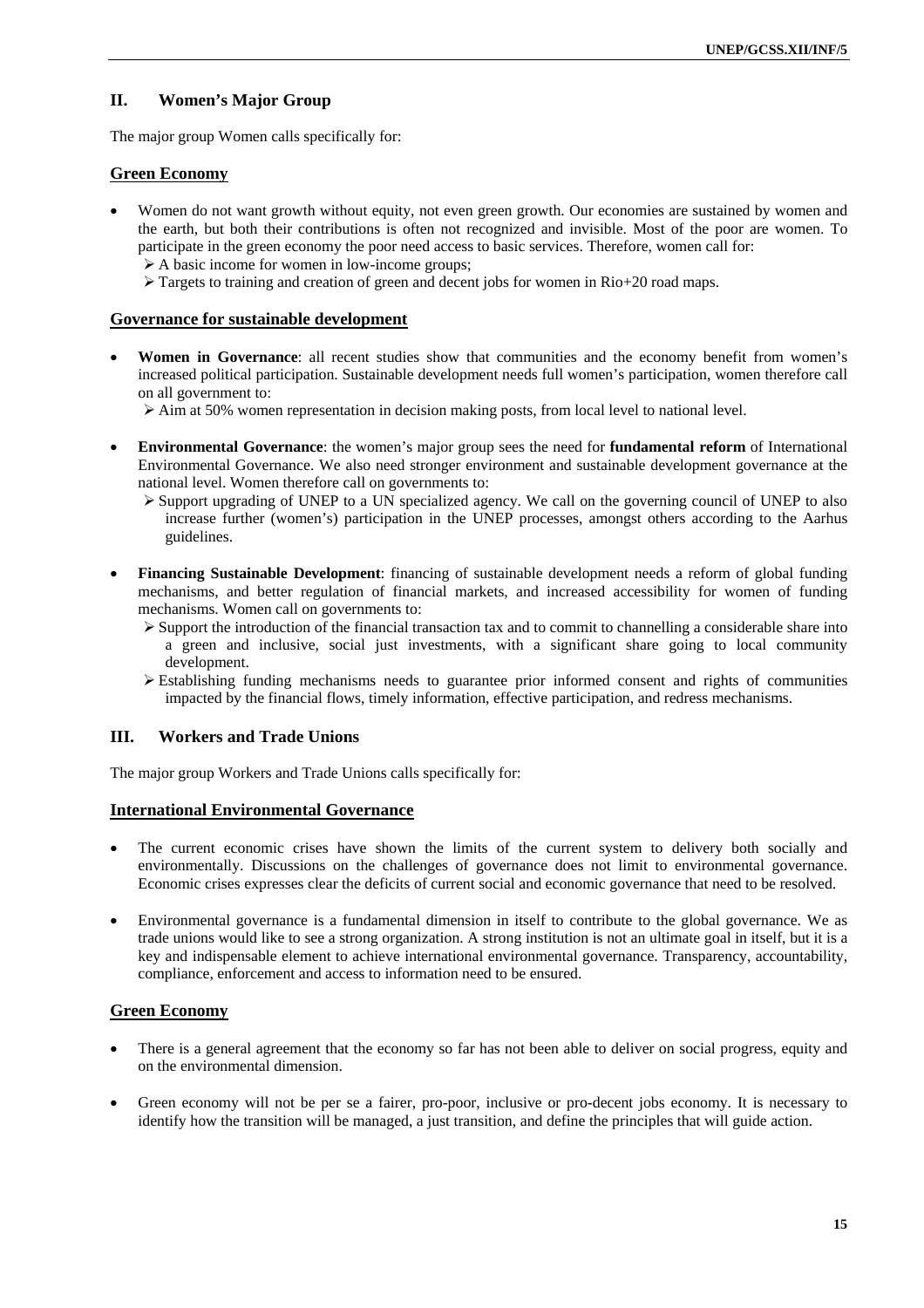In this regard:

- Workers & Trade Unions ask Governments to commit on Rio on **national green jobs targets**. In order to become an engine for development and poverty eradication. Green jobs that need to be decent jobs.
- Workers & Trade Unions want to see inclusion of **"just transition"** adopted as a way of managing the changes. The lack of management will make it unfair and much more expensive and will lack social support.
- Workers & Trade Unions would like to see in Rio+20 a commitment:
	- (i) to **strengthen existing social protection systems** in both developed and developing countries, with specific programmes that address the effects of the transitions; and
	- (ii) the **commitment for a universal social protection floor** as part of the poverty eradication strategy to make societies more resilient to global challenges and environmental impacts, as climate change.
- Workers & Trade Unions call on governments to make concrete and tangible steps for a new **fiscal and tax policy**, as an engine for a better social distribution of economic wealth in our societies. Rio+20 is the time to adopt the Financial Transaction Tax (FTT).

#### **IV. Local Authorities**

The major group Local Authorities calls specifically for:

#### **Governance**

- 1. Build upon the results of COP16 and ensure that local and regional governments can act as the key governmental stakeholders in the framework of the sustainable development agenda of the Rio+20 conference in 2012.
- 2. Make the UN Rio+20 conference 2012 the starting point for a renewed and increased commitment to support local governments in delivering sustainable local development, and to establish enduring local partnerships between government, business, science and research and civil society.
- 3. Recognise that local and regional governments are taking ambitious measures on climate mitigation and adaptation.
- 4. Ensure local, regional, national and EU monitoring and auditing systems be in place to evaluate actions and policies on sustainable development.

#### **Green Economy**

- 5. Green Economy should include green and decent jobs and reduce ecological scarcities and environmental risks and take into account opportunities cities offer when it comes to both sides of the green economy coin.
- 6. Offer local building blocks for a global green economy roadmap and secure renewed global political commitment for sustainable development by establishing fiscal and regulatory framework conditions that support sustainable practice in all sectors and on all governmental levels.
- 7. Facilitate the development of consensus on a new definition of "quality of life" beyond economic growth based on the planet's capacities and social justice.

### **V. Farmers**

The major group Farmers calls specifically for:

The UNCSD 2012 (Rio+20) must include agreements on food and agriculture that:

- 1. ensure **agriculture's primary purpose is to nourish** all people and communities both today and in the future with healthy, diverse and culturally appropriate food that respects animal welfare and the integrity of natural ecosystems at both the local and global level.
- 2. acknowledge that a **transition to an ecologically-based, resilient, fair and fully inclusive and humane agriculture is essential** if the goals of sustainability and poverty eradication are to be simultaneously achieved.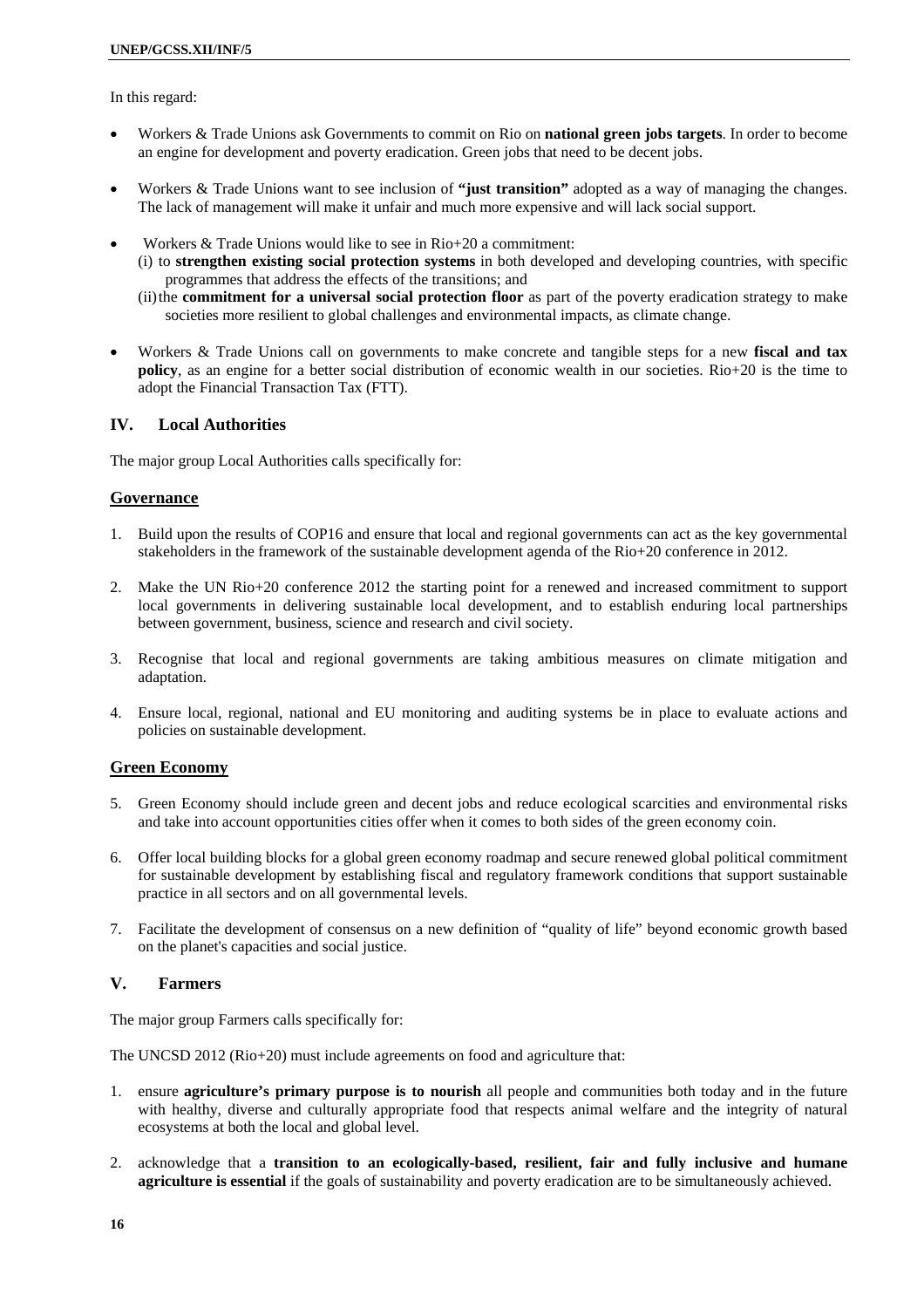- 3. establish a working program under the auspices of FAO that implements the findings of the 2008 *International Assessment of Agricultural Science, Knowledge and Technology for Development (IAASTD)* report with the goal of enabling the implementation necessary to achieve sustainable development and poverty eradication.
- 4. establish an **'International Multi-stakeholder Panel on Agriculture and Food Systems'**, based on the IAASTD process and its objectives, that informs the transition to a green, fair, ecologically sound and humane agriculture through the provision of regular updates on Agricultural Knowledge, Science and Technology options that address food and water security within the context of sustainable development and which compliments the role of the CFS of FAO.
- 5. guarantee the **rights of farmers to participate in decision making** processes in all aspects of agriculture processes including production, distribution, pricing, marketing, standard setting, policy making and regulation of the agricultural commodities market, and empower them to exercise these rights.
- 6. ensure that **adverse policies** that undermine the livelihood and well-being of agricultural based communities especially in LDCs **are removed**
- 7. ensure that agriculture and rural development are treated in a holistic manner including establishing enabling conditions for investments for sustainable development in rural areas, which **prioritize the needs of small scale food producers, indigenous peoples, peasants and the rural poor.**
- 8. **recognize the value of traditional and indigenous knowledge** and innovations of farmers and local communities and **protect their rights** over this and **ensure their unimpeded access** to utilize this knowledge.
- 9. call for agriculture and food systems to be **assessed** in light of all costs and benefits including environmental and **social externalities, the depletion of natural resources and resilience** of the systems to shocks and gradual changes.
- 10. ensure small scale food producers, indigenous peoples, peasants and the rural poor are provided with **enhanced access to information as basis for decision-making; access to justice; and free, prior and informed consent** for both policy development and implementation actions on the ground including issues that pose a threat to local food security and tenurial rights such as land-grabbing.
- 11. ensure that **Food Sovereignty and the Right to Food** are acknowledged, respected and universally implemented.
- 12. establish a **multi-stakeholder technology assessment mechanism** at the global and regional levels that assesses the potential environmental, health and social economic impacts of new and emerging technologies based on the precautionary principle. Such a mechanism must be transparent and participatory and build the capacities of countries and communities in all aspects of technology assessment.

On the occasion of the UNEP Regional Consultation for Europe the farmers Major Group **calls for the European Union to take a leadership role by transforming its food production and consumption patterns** to fit within ecological limits and enhance social equity in-line with its common but differentiated responsibilities.

### **VI. Science and Technology**

The major group Science & Technology calls specifically for:

- 1. The Scientific and Technological Community urges renewed political commitment to sustainable development goals.
- 2. We support calls for further research on sustainable development challenges, including planetary boundaries.
- 3. We support calls to strengthen Principle 10 on access to information & and Principle 15 on the precautionary principle.
- 4. We support calls for the establishment of an international multistakeholder technology assessment mechanism to evaluate the potential environmental, health, social and economic impacts of new and emerging technologies, based on the precautionary principle.
- 5. There needs to be substantial scientific input into the conceptualization and implementation of the green economy, and in monitoring its progress and impacts, with full collaboration with other stakeholder groups.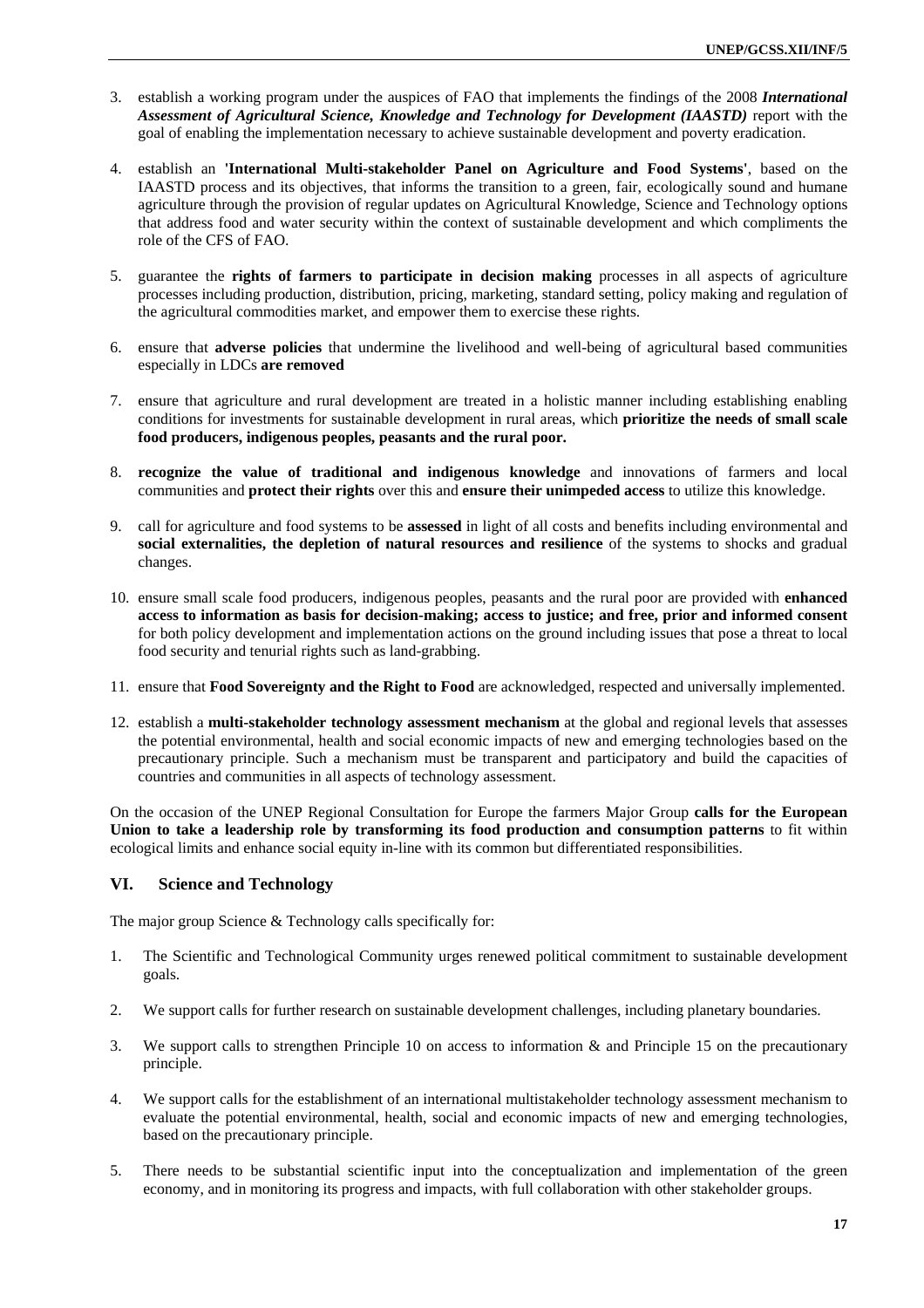- 6. We stress the need for rigourous transdisciplinary research into the transformations implicit in a move to a green economy, to ensure that such a transition is both environmentally and socially beneficial.
- 7. We support UNEP's foresight work on new and emerging challenges, and would like to see this used to further inform governments on these pressing issues.
- 8. While we welcome UNEP's efforts to improve the science-base within the organisation, we urge further action and commitment in this direction.
- 9. To ensure the relevance, transparency and credibility of all research and activities within the UNEP context, collaboration is essential at all stages between governments, the scientific and technological community and the Major Groups.
- 10. The S&T community recognise UNEP's  $12<sup>th</sup>$  Global session of the governing council as a crucial step on the road to Rio+20.
- 11. We recognise Rio+20 as a crucial forum at which governments can recognise, enhance and map out the relationship between policy-making and the science, technology and innovation.
- 12. We see Rio+20 as a fundamental milestone in the implementation of a new social contract for science, technology and innovation with the inclusion of all society, particularly women, vulnerable communities and indigenous peoples and their traditional knowledge, for the benefit of present and future generations.

#### **VII. NGOs**

The major group NGOs calls specifically for:

A lot has happened since Rio 1992. But we also see that Business-as-usual is no option anymore. There is a need for a fundamental systemic change, therefore The Green Economy concept (which seems too much a 'green Business As Usual' scenario) does not replace Sustainable Development as a guiding concept.

#### **Governance**

We call for commitments for following legal binding instruments:

- 1. Access to information, public participation in decision-making and access to justice on environmental matters: we endorse the idea of bringing Rio Principle 10 to an international level, opening negotiations on framework global convention.
- 2. Precautionary principle: its translation into legal frameworks is needed, especially for Economies in Transition.
- 3. Legally binding Framework on safe chemicals management should strengthen SAICM soft agreement.
- 4. Soft law is not delivering. Environmental law is not functioning well, there is a need for new mechanisms for implementation and compliance.
- 5. For strengthening Global SD governance, sustainability impact assessment (SIA) and strategic environmental assessment (SEA) for policies, programmes and projects should apply.
- 6. Legally binding Multilateral Environmental Agreement on corporate social responsibility (CSD) and corporate accountability based on ISO 26000.

#### We call for commitments for Institutional improvements:

- 1. International trade rules are often an impediment to Sustainable Development and environmental management. We call for increased support of research and activities (including capacity build by) the branch of UNEP on trade and environment, aiming to create a common playing field where trade and economies have to act.
- 2. Ombudsperson for future generations on all national levels, international and local level.
- 3. Other (set of) indicators, which better measure well-being, need to be used.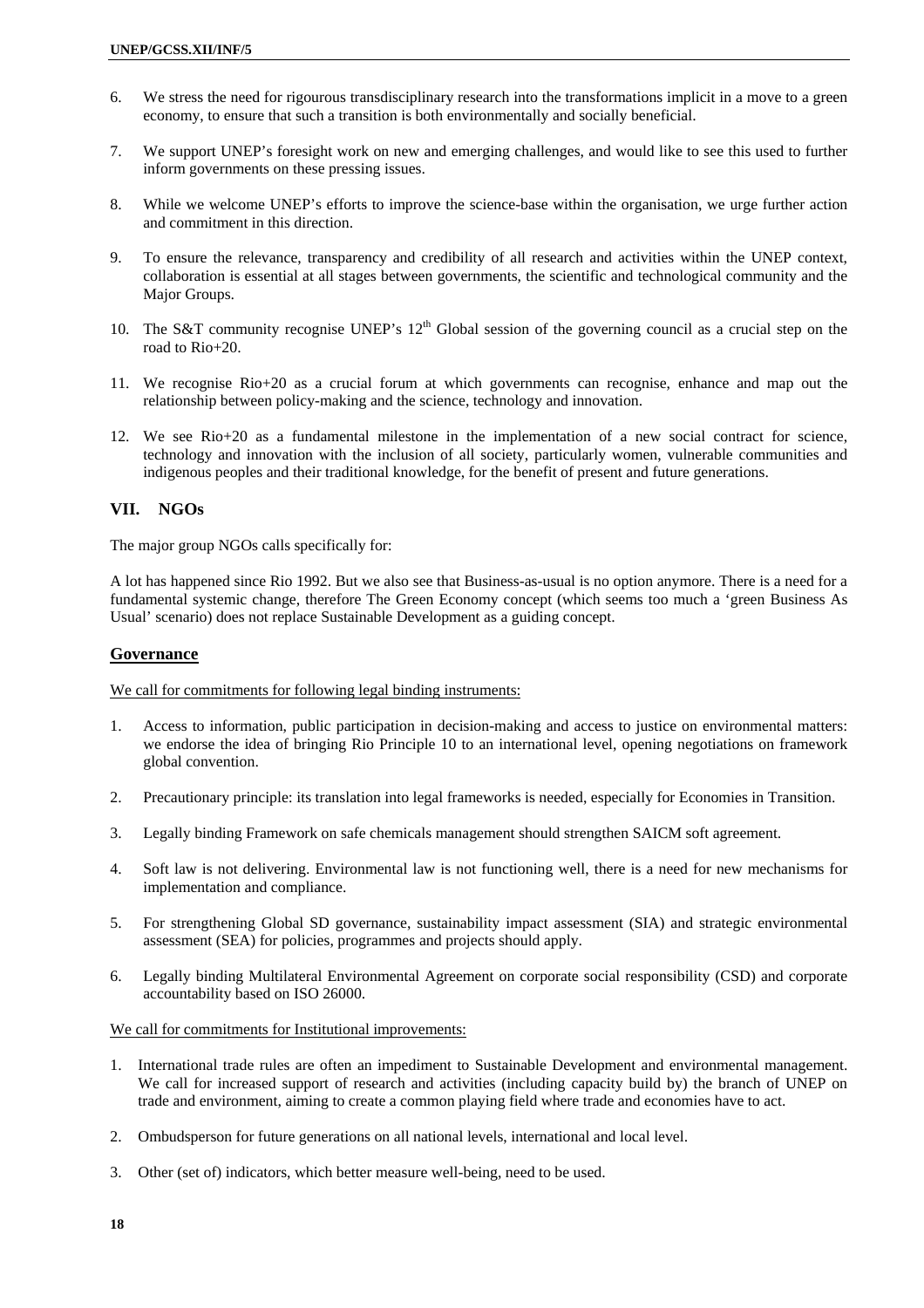- 4. Strengthen UNEP. Upgrade to a specialised agency, with appropriate funding.
- 5. Upgrade the Natural Resource Panel, with same mandate as IPCC (or even stronger) to manage natural resources and fair distribution.
- 6. Strengthen at national and local level the institutionalisation of Sustainable Development and (independent) councils of SD with pro-active and relevant involvement and participation of all stakeholders. At all levels of decision making relevant stakeholders has to be involved in implementation as well, and it has to be transparent. Multi stakeholder dialogue is important. (A specialised agency will also be good for facilitating and promote this on national levels). Appropriate funding has to be there to realise this.
- 7. Establish a UN Council for Sustainable Development (former CSD). Its mandate should include universal periodic reviews with national compliance on international agreements, SD reporting for countries, based on an alternative (set of) indicators on SD or well being.

#### **Green Economy**

#### NGOs call for:

- 1. European and national Roadmaps for a green and fair economy. Based on supply of our commons and with fair distribution. And with space for all living species.
- 2. The results of the 10 YFP SCP should be the basis of Green Economy policies.
- 3. Green Economy considers the findings of the TEEB, but considering that we need regulation and capping of use of resources as well.
- 4. Avoid green-washing by obliging transparent information on products and Life Cycle Analysis.
- 5. To promote Millennium Consumption Goals (MCG) with binding and measurable targets.
- 6. The economy has to fit with in the carrying capacity of our environmental and social capital and with damaging global ecosystems: recognition of boundaries.

#### Transition from brown economy towards green:

- 1. We are calling UN to develop a global strategy to address the risks that nuclear and the whole uranium cycle, such as mining and waste disposal pose to global environment and human lives and health and decide on an effective and quick global government response.
- 2. We need to establish the institutional framework and the financial means to document, monitor and assess the environmental damages and risks of nuclear and uranium technologies. Such an institution shall make comprehensive use of all parties concerned and their diverse types of knowledge and experiences.
- 3. Redress and clean up should be financed according to the polluter pays principle, amongst others by mining industry.

#### Emerging issues/others

- 1. Concrete action plans on formal and informal education on Sustainable Development.
- 2. Population variables (size; growth rate, age structure, density etc) should be considered, alongside consumption.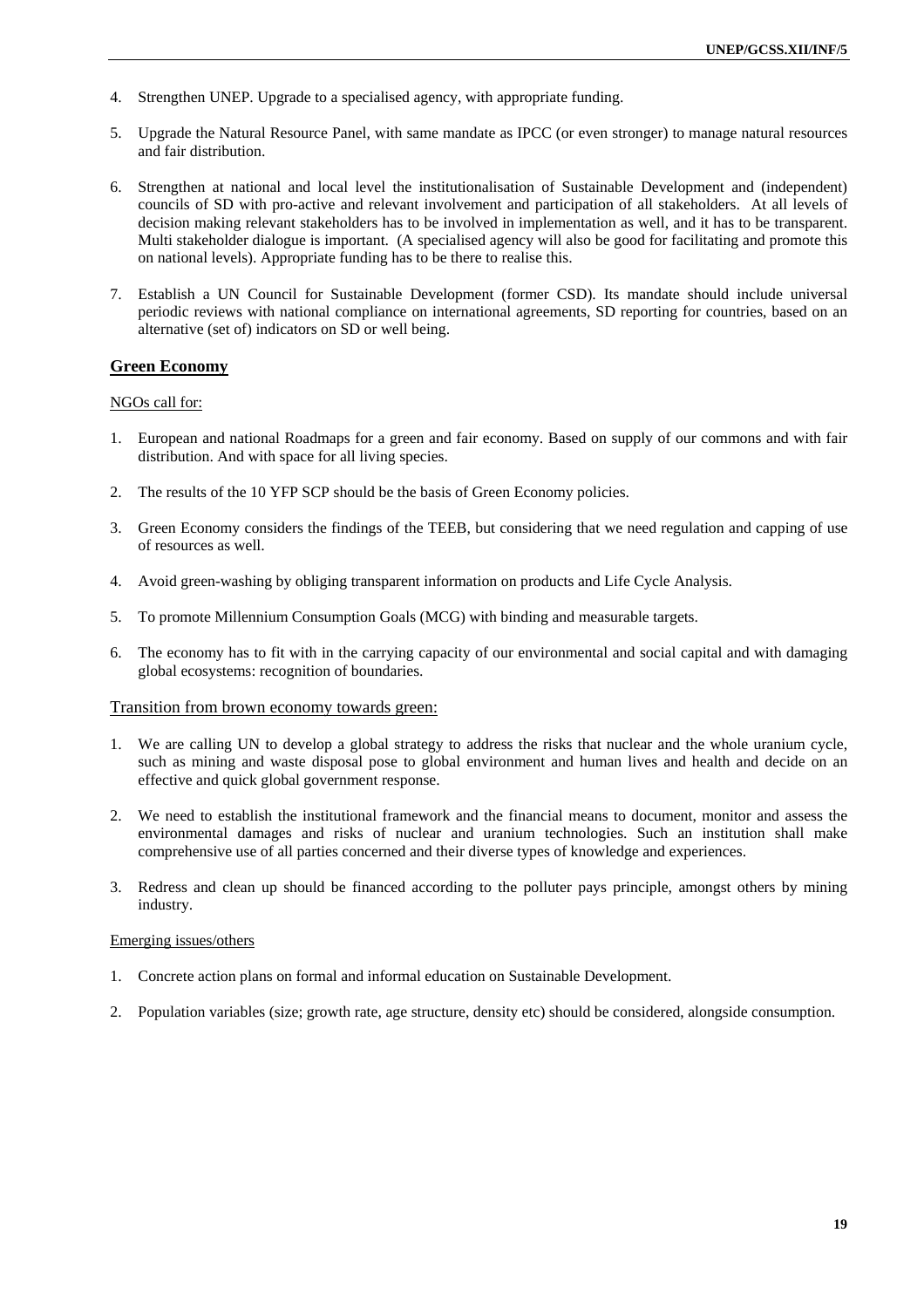# **UNEP Regional consultations with major groups and stakeholders for Latin America and the Caribbean**

### **5 September 2011, Santiago, Chile**

# **Recommendations of the Regional consultation meeting with major groups and stakeholders for Latin America and the Caribbean**

The representatives of the major groups, gathered in Santiago, Chile, on 5 September 2011, considering the goal of reducing environmental degradation, increasing equity, improving human well-being, promoting good living and generating decent jobs, and recognizing our inter-generational obligations, state:

- 1. We reaffirm the applicability of Agenda 21, the Principles of the Rio Declaration and the Rio agreements;
- 2. We affirm that the Rio 2012 Summit on Sustainable Development should focus on assessing the implementation of the commitments undertaken in Agenda 21, the Rio principles and the international obligations of the Rio Conventions as well as the Barbados Action Plan, the United Nations Declaration on the Rights of Indigenous Peoples and the Earth Charter, among others;
- 3. Recalling Rio principle 7, we call upon developed countries to fulfil their financial and technology transfer commitments so as to support developing countries in implementing these agreements, and we request an assessment on the implementation of these commitments;
- 4. We propose that on the basis of these evaluations, an action plan be established to address the disequilibria between the three pillars of sustainable development;
- 5. We reiterate the need for the financial sector to integrate the Rio criteria and agreements as well as United Nations agreements in general into its operations;
- 6. We state that there is no consensus on the concept of "green economy";
- 7. We recognize that it is necessary to make a transition towards sustainable consumption and production patterns, with the involvement of the various government institutions (ministries of finance, planning, etc.) and the representatives of the major groups, and that this is a key topic for the Rio Summit 2012;
- 8. We reiterate the importance of framing this transition within the context of sustainable development and Agenda 21, recognizing the key role of the United Nations;
- 9. We call for broadening the discussion and promoting greater participation by all the major groups in the preparatory process for Rio 2012 and in the follow-up of its outcomes, by establishing indicators for participatory and transparent monitoring and evaluation;
- 10. Recognizing the critical role of the United Nations, we recommend promoting an institutional framework to encourage the integration of its actions in favour of sustainable development;
- 11. Against the backdrop of numerous crises, we call upon the Governments to revise the rules and regulations of financial institutions for the implementation of Agenda 21 and the remaining conventions, to initiate a participatory analysis and to amend those conventions;
- 12. These analysis processes should be carried out with the full participation of the major groups, in order to enhance national ownership and equity in decision-making processes and in the outcome;
- 13. We call upon the United Nations System to increase its support for the Governments in achieving sustainable development.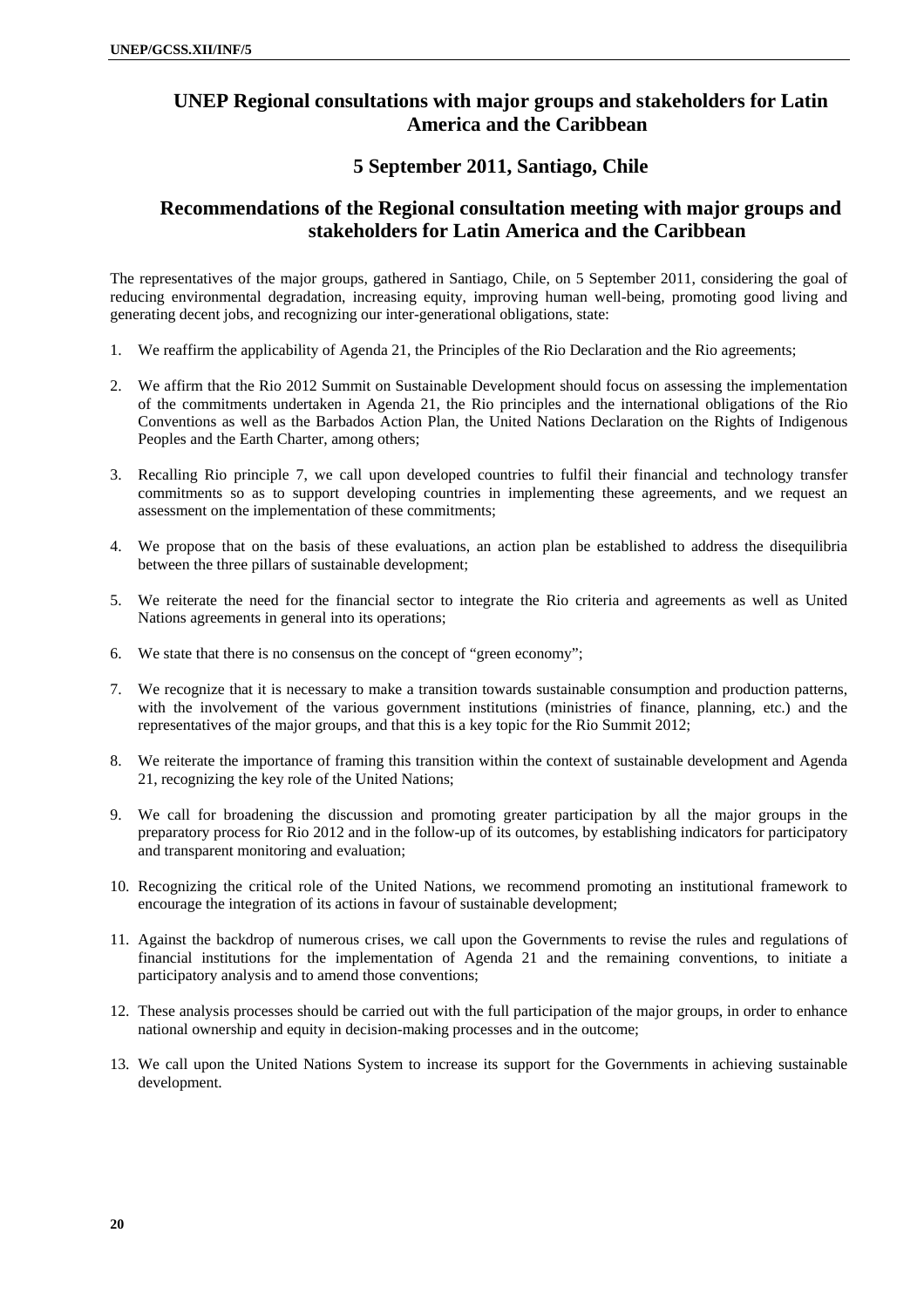# **UNEP Regional consultations with major groups and stakeholders for North America**

### **October 13-14, 2011, Washington, DC - Hosted by World Resources Institute**

### **Key Messages from North American Major Groups and Stakeholders**

Key points raised by participants in the UNEP North American Civil Society Consultation are enumerated below, structured under the following themes:

a) The Green Economy,

b) Institutional Framework for Sustainable Development (IFSD),

c) Additional Messages for the United Nations Conference on Sustainable Development (Rio+20).

*These key messages reflect areas of general consensus from the meeting; however, the various groups present do not necessarily endorse every conclusion.* 

*With respect to the Green Economy in the context of sustainable development and poverty eradication* 

- 1. **We call on governments to reaffirm their commitment to sustainable development and poverty eradication, including implementing Agenda 21, and indicate their commitment by arriving in Rio with "to-do" lists of concrete steps they will take for implementation.** Such reaffirmation sends a strong signal of their prioritization of sustainable development and serves to support the mobilization of green economies at the national, regional, and global levels.
- 2. Furthermore, **governments should establish a set of sustainable development goals**, with clear timelines and measurements of success, accompanied by an assessment process. Such goals should align with existing global development goals, including equity and gender equality.
- 3. **Greater civil society participation is needed**. Clear and regular opportunities to provide input and expertise, in an equitable and more participatory manner, are needed. Existing stakeholder voices must be strengthened and expansion beyond the current major groups model should be considered with an aim of expanding participation. Furthermore, new stakeholders must be included in the dialogue, especially those involved in trade and economic policy, the WTO, economic and finance ministries.
- 4. **Women** have a vital role in environmental management and development and their full participation is therefore essential to achieve sustainable development.
- 5. **The transition to a green economy requires a fundamental shift in production and consumption patterns.**  We call on governments to commit to the following to lead this transition:
	- o Governments, at all levels, should commit to sustainable procurement practices to support environmental standards and social certification such as Fair Trade.
	- o At Rio+20, governments should finalize the negotiation of the 10-year Framework of Programmes on Sustainable Consumption and Production.
- 6. **We call on governments to commit to the elimination of perverse subsidies in energy, agriculture, and other sectors.**
- 7. **We call on governments to rethink their measurement of progress and incorporate more comprehensive and wellbeing indicators into their national accounts.** Measuring and tracking sustainable development requires more comprehensive measurement than measuring Gross Domestic Product (GDP).
- 8. **We support the use of financial incentives (e.g. tax reforms) that reward sustainable behaviors, thus reflecting full cost pricing and making it economically advantageous to do business in a sustainable manner.**
- 9. **We call for increased training and start-up funding to support green jobs, particularly among young people.** Increasing knowledge of and opportunities for green jobs will help drive the transition to a green economy. Environmental education must be integrated into the education system, particularly within vocational and business schools. This not only helps generate a green workforce, but also provides entrepreneurs with the knowledge and tools they need to establish environmentally sustainable businesses.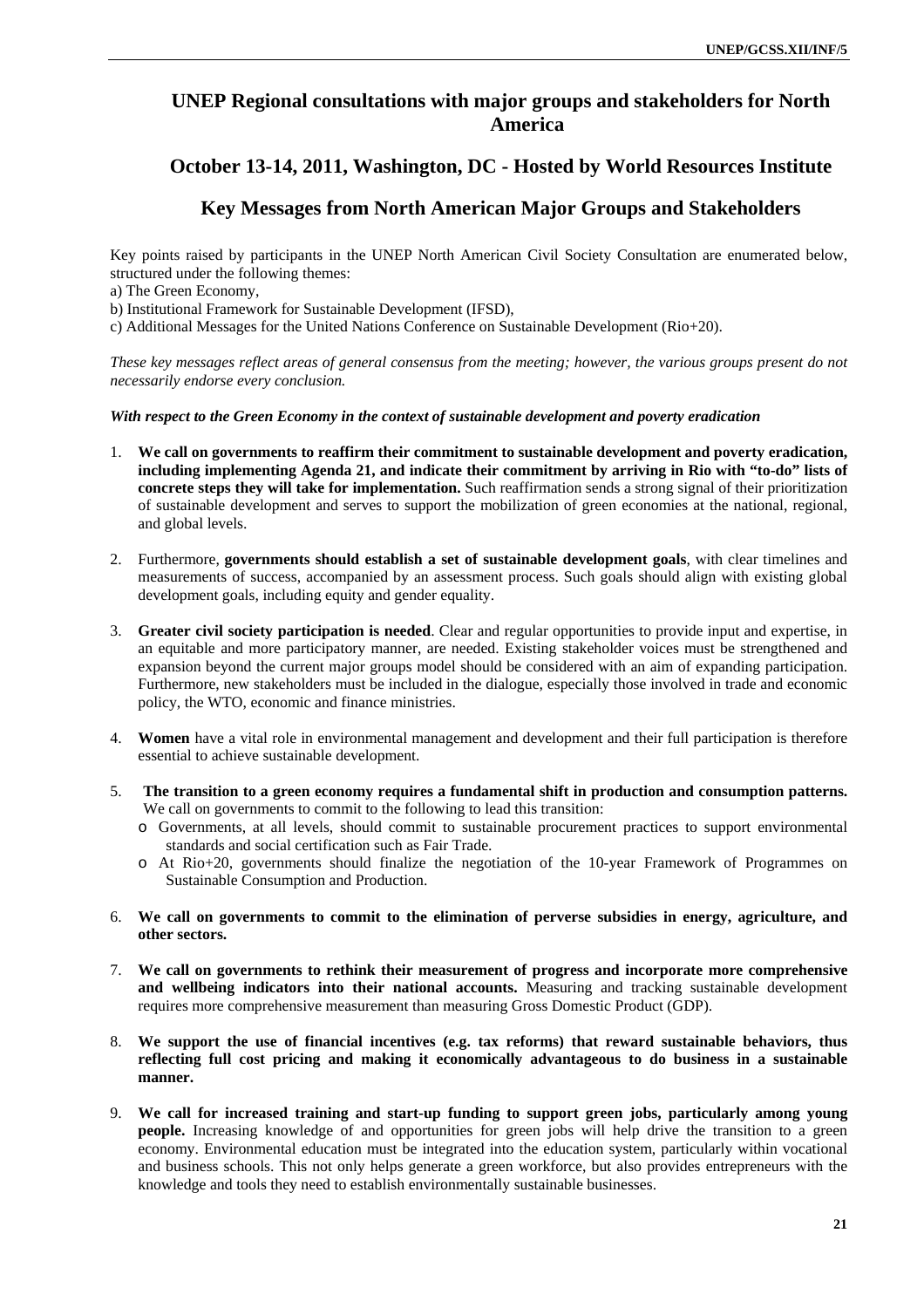- 10. UNEP should provide **the international community with a clearinghouse of best practices in the environmental aspects of sustainable development**. Creating a repository of best practices enables the transfer of knowledge and capacity building, at both the national and sub-national level.
- 11. This repository of best practices could serve as the basis for a **global program or partnership that supports countries and communities in developing and implementing their local and national sustainability strategies and action plans.** Such assistance, including funding such as that promised local communities under Chapter 28 of Agenda 21, would help communities realize a green economy and achieve international sustainable development agreements.
- 12. **We note that institutional frameworks for sustainable development, at all levels of governance, are necessary to promote the transition to a green economy.**

#### *With respect to the Institutional Framework for Sustainable Development (IFSD)*

We note that designing an effective institutional framework for sustainable development requires:

- A focus on the interconnectedness and interdependence of the social, ecological and economic pillars, and on the local and global as well as long term consequences of our actions;
- A balance between valuing activities in specific areas, sectors, issues and building institutional mechanisms that connect across these activities;
- Building effective governance architectures that facilitate connection, learning and implementation across scales (watershed management systems can serve as a model);
- Implementing Principle #10 on transparency, participation and accountability in all governance institutions and processes;
- The inclusion of civil society as a full partner in governance decision-making and implementation;
- The importance of designing governance interactions as open, interactive, facilitated dialogue with accessible language to engage diverse demographics, including women and Indigenous peoples; and
- An emphasis on institutional mechanisms for implementation, accountability, compliance, and enforcement, supported by a science based approach.

#### *Thus, we deliver the following messages on IFSD:*

- 13. We call on the Rio + 20 Conference to launch negotiations for the **establishment of an international convention on Principle 10 of the Rio Declaration** that deals with access to information, public participation and environmental justice.
- 14. We encourage countries to continue to **adopt Principle 10** in their domestic context, establish **environmental tribunals, freedom of information acts** and **pollution release inventories**, and create **enforcement mechanisms** that empower citizens to call for and seek legal recourse in terms of compliance to commitments, laws and regulations.
- 15. We underscore the **importance of inclusive and comprehensive metrics for tracking implementation** of commitments and holding governments accountable for their commitments.
- 16. We highlight **the critical role of national compliance and enforcement systems in holding governments accountable for national and international commitments**. We recommend **capacity building programs for parliamentarians, inspectors, prosecutors, and judges**, to ensure environmental laws and regulations are enforced at the national level.
- 17. We call on governments to engage **Auditor Generals** in defining an international framework for ensuring accountability, compliance and enforcement.
- 18. We call for a **strengthened UNEP** with funding and staff capacity that aligns with the scale and scope of its mandate. This could include upgrading UNEP to a specialized agency within the U.N. UNEP should be tasked with tracking implementation of national and international environmental commitments and should establish a review process that ensures countries are held accountable for their commitments.
- 19. We ask for **linked UNEP / UNDP capacity building budgets** in order to facilitate a joint and complementary effort in capacity building that advances sustainable development, green economies and poverty eradication.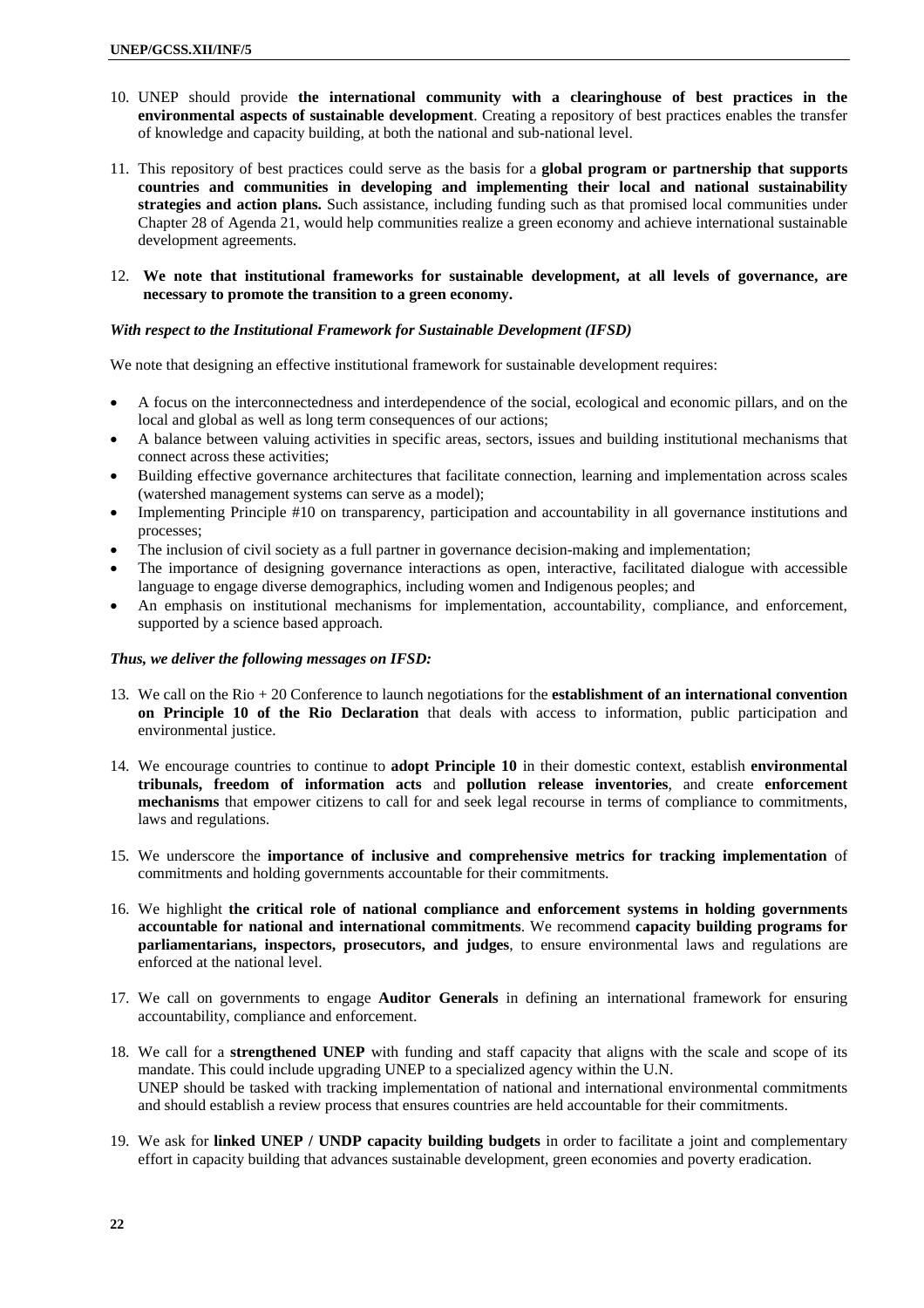- 20. We recommend **an in-depth analysis of barriers to and promising practices in implementing existing sustainable development commitments,** including Agenda 21 and the Johannesburg Plan of Implementation, to inform strategic action. This analysis could begin by taking stock of the extent to which each article has been implemented to date, and provide recommendations on how to fill existing gaps.
- 21. We call for a **review of the existing civil society / Major Groups and Stakeholders model** to analyze its effectiveness, to explore alternative approaches (drawing on models from other international agencies) and to propose alternatives for consideration by countries at Rio +20.
- 22. We call for **strengthening the integration of the three pillars of sustainable development within the U.N. system**. This could entail upgrading the U.N. Commission on Sustainable Development (CSD) to a permanent Council status, including in its mandate a focus on outcomes and on holding countries and international agencies accountable for implementing their sustainable development commitments. Key to such efforts would be the inclusion of civil society and stakeholders in decision-making processes.
- 23. **We call on Rio+20 to pay special attention to the role of national and sub-national institutions and develop mechanisms that facilitate knowledge transfer and capacity building.**  Effective national and sub-national frameworks that promote sustainability are critical for the success of sustainable development at the global level and thus local, municipal, sub-national and regional governments should be given increased status in international processes and negotiations. Furthermore, such frameworks should take into account the role of both urban and rural communities in promoting sustainable development practices. Rural communities, in particular, can benefit from local and regional mechanisms that inform and support community based approaches to sustainable development.
- 24. **We recognize that the institutional framework for sustainable development includes private sector actors and that advancing sustainable development should include tracking and rewarding private sector efforts to implement environmentally sustainable and socially just practices.**
- 25. We call for the establishment of a **Financial Transaction Tax** to help build social protection systems in the most vulnerable countries (e.g. the Least Developed Countries), contribute to sustainable climate adaptation, strengthen civil society worldwide and support more sustainable and equitable economies.
- 26. We emphasize that **technology transfer for development** requires the transfer of know-how that **builds skills capacity** and that intellectual property rights, patent laws and other policies do not undermine such transfers, the delivery of public goods and the stimulation to develop new technological innovations.

#### *Regional institutional framework for sustainable development:*

- 27. We call the US and Canadian governments to develop a **North American Sustainable Consumption and Production Framework** in consultation and partnership with civil society, business, and other key stakeholders and which includes a review process and support mechanisms for implementation.
- 28. We call on the US and Canadian governments to launch negotiations for the **establishment of a regional convention on Principle 10 of the Rio Declaration that deals with access to information, public participation and environmental justice**.
- 29. We call on the US and Canadian governments to develop a **Regional Framework on Sustainable Development.**

#### *Additional Messages for the United Nations Conference on Sustainable Development (Rio+20)*

30. **Rio+20 is an opportunity for concrete progress and implementation of commitments.** Science tells us we are running out of time and, while progress has been made since the Rio Earth Summit twenty years ago, we are bumping up against planetary boundaries. Current models of economic development are not sustainable.

The time for talking has passed, what is needed now is implementation. Governments have already made commitments to further sustainable development and poverty eradication – including Agenda 21, the Rio Conventions, and the Johannesburg Plan of Implementation - and must now deliver on such commitments. We call on governments to utilize the opportunity of the Rio+20 Conference to set concrete goals with clear timelines and measurements of success. A proposal has already been introduced in the form of *Sustainable Development Goals (SDGs),* and we welcome the establishment of such goals.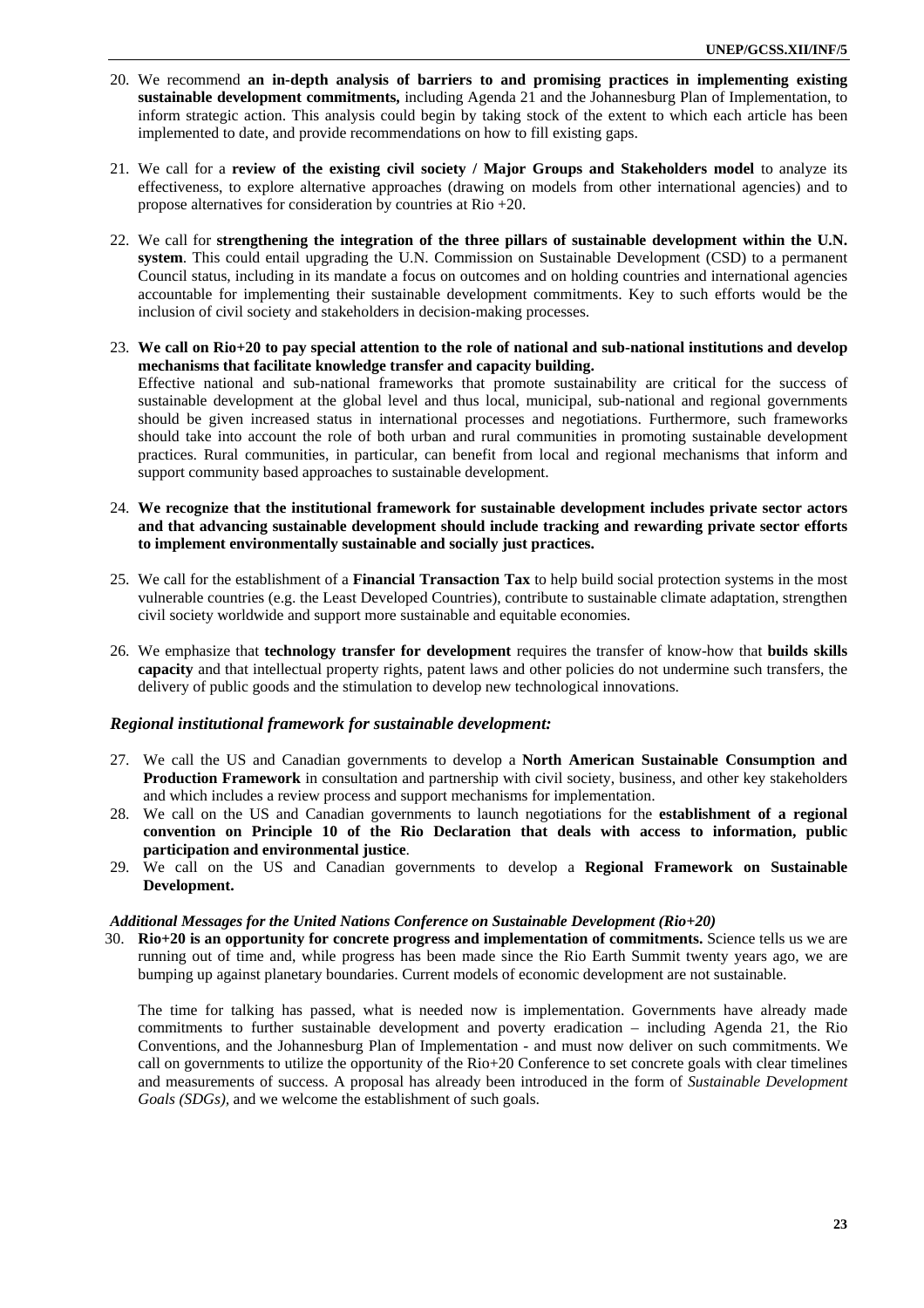- 31. **Rio+20 is an opportunity to inspire and re-ignite the Spirit of Rio**. Twenty years ago the Earth Summit inspired a generation of environmental leaders. Rio+20 must do the same and inspire citizens, especially Youth, around the globe to be leaders in advancing sustainability in their lives and in the lives of others. We need a new generation of global stewards who promote environmental and socially sustainable practices, including the principles of equity and solidarity.
- 32. **Rio+20 can establish a shared understanding of sustainability and highlight the interconnectedness of the three pillars of sustainable development.** This shared understanding should incorporate shared values, such as the principles of equity and empathy for others.
- 33. **Rio+20 should not be just another U.N. Conference but incorporate new approaches to dialogue and stakeholder engagement.** Rio+20 should be a new type of UN Conference. It must engage non-traditional actors in dialogue and provide an open and transparent forum.
- 34. **We call on Heads of State and Government and Ministers of Finance to attend Rio+20.**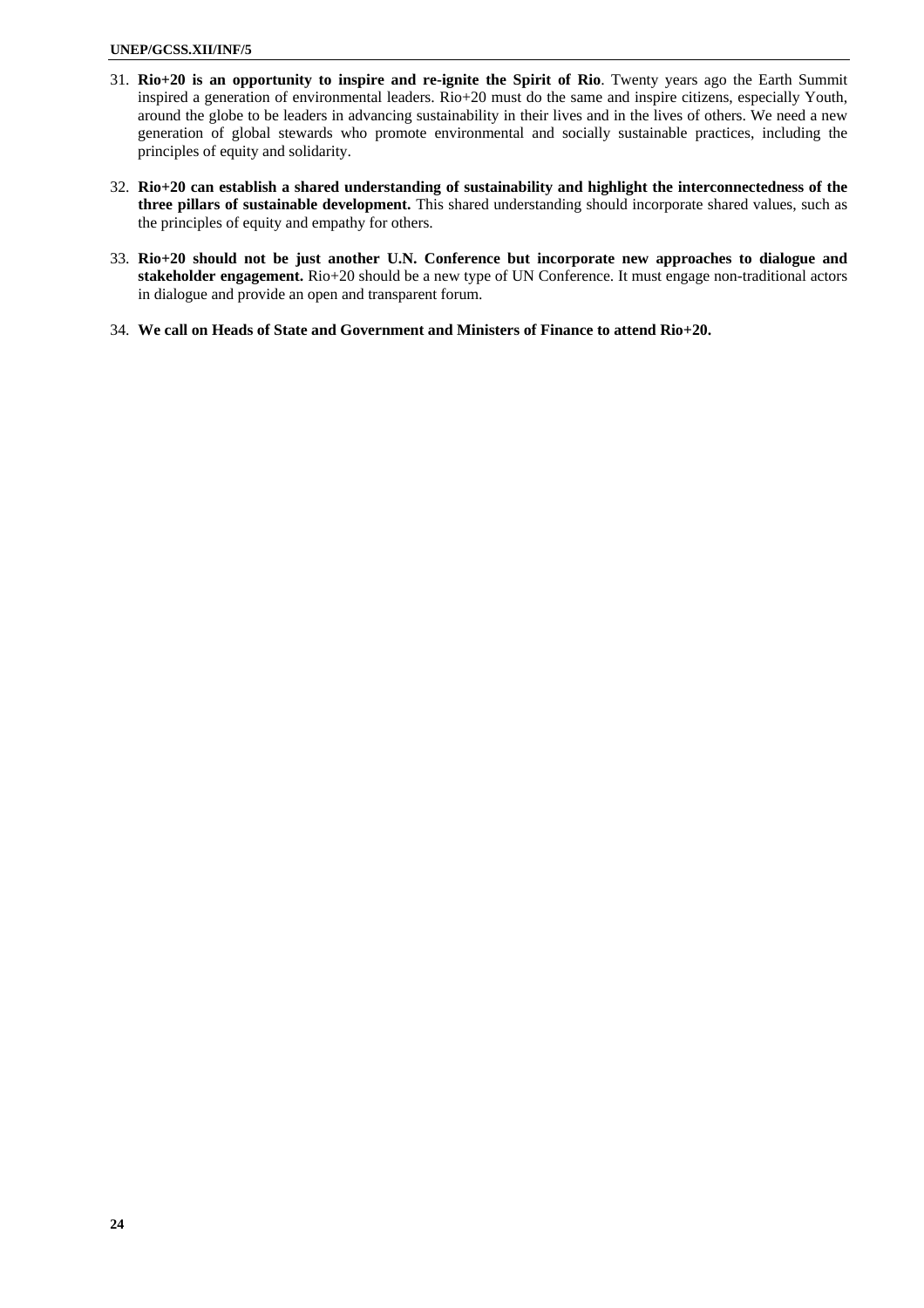# **UNEP Regional consultations with major groups and stakeholders for West Asia**

# **9-10 October 2011, Dubai, United Arab Emirates**

# **Statement/ recommendations of the Regional consultation meeting with major groups and stakeholders for West Asia**

- We, the participants in the Regional Consultation Meeting of Civil Society Organizations and Major Groups of Western Asia, met on 9 and 10 October 2011 in Dubai in preparation for Rio +20 Summit and the Twelfth special session of the Governing Council/General Ministers of Environment Forum (GC.SS-XII/GMEF) as well as the Global Major Groups and Stakeholders Forum (GMGSF-13),
- Abiding by Rio Declarations (1992), Agenda 21 and the Millennium Development Declarations (2000),
- Recognizing and stressing on their calls to enhance international co-operation in order to overcome the global development and environmental challenges,
- Emphasizing the key role of committed international co-operation in promoting fair trade, improving the quantity, quality and effectiveness of overseas development aids to developing countries,
- Recognizing the latter's contribution in supporting sustainable development initiatives, protecting and sustaining natural resources and their efficient use and reforming the production and consumption patterns and facilitating not only the transfer of environment-friendly technologies but its indigenization,
- Discussed Rio+20 agenda items and agreed on the following recommendations:

#### **First: Institutional Framework for Sustainable Development (IFSD) and International Environment Governance (IEG)**

While stressing the importance of the efforts made by different organizations towards developing International Environment Governance (IEG) within the United Nations system, we emphasized the need to enhance the framework of sustainable development to ensure equity and transparency in line with the international law, through the following:

- 1. Initiating and developing sound science policy and planning interface; hence crafting environmental and development policies and programs based on strong, credible integrated and coherent science base.
- 2. Strengthening the Committee of Sustainable Development (CSD) and upgrading it into a "Global Council for Sustainable Development", empowered to oversee the implementation of international conventions and resolutions, particularly Agenda 21, the MDGs and related international conventions. This would enhance cohesion, co-ordination and harmonization among them and hold the governments and other relevant entities subject to regular monitoring.
- 3. Enhancing UNEP's role and mandate through upgrading its status to be one of the UN organizations similar to WHO and ILO, among others.
- 4. Encouraging the developed countries to meet their declared commitments during Rio 1992 and Johannesburg 2002 Summits towards the developing countries in order to enable the latter fulfill their needs to achieve the Agenda 21 and the MDGs and overcome the threats hindering the implementation of their sustainable development plans.
- 5. Finding and developing innovative sources of funds, and securing diversified, sustainable and predictable funding.
- 6. Promoting the principles of good governance and rejecting all forms of corruption at the various local, national, regional and global levels while empowering the monitoring role of civil society organizations in this respect.
- 7. Ensuring the participation of civil society organizations and other stakeholders as well as ensuring transparency and accountability at all levels (local, national, regional and global), based on principle 10 of Agenda 21 within the global environmental governance system through: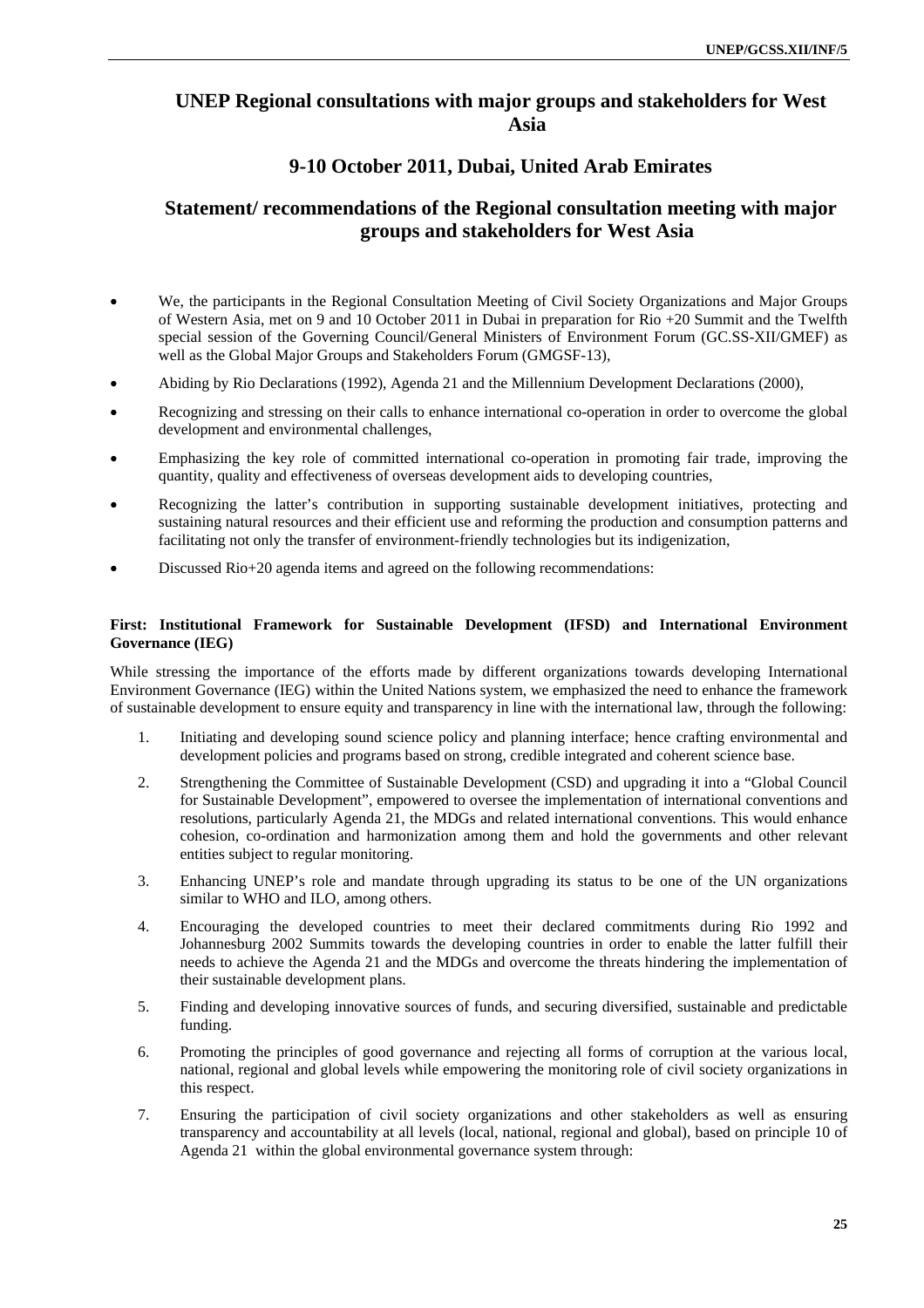- Securing means to respond to the needs of countries which lack good governance mechanisms and regulations.
- Building capacities in democratic governance and developing national professional and scientific capabilities through the provision of resources, training and education.
- Setting standards for transparency and accountability and disseminating best practices.
- Crafting guidelines and standards that promote civil society and stakeholders' participation, and advocate for establishing sustainable development councils both at the local and national levels.
- 8. Adopting comprehensiveness to ensure that all significant environmental threats are appropriately addressed, through mechanisms that ensure:
	- Continuous evaluation of the state of the environment and technological developments in order to assess and address urgent problems and emerging threats;
	- Developing early warning systems, building and enhancing capabilities to promptly respond to and rectify environmental threats at various levels (local, national, regional and global) in a co-ordinated and precautionary manner.

#### **Second: Green Economy**

In view of UNEP's definition of Green Economy as one "that results in improved human well-being and social equity, while significantly reducing environmental risks and ecological scarcities. In its simplest expression, a green economy can be thought of as one which is low in carbon, resource efficient and socially inclusive (…) The concept of a green economy does not replace sustainable development, but there is growing recognition that achieving sustainability rests almost entirely on getting the economy right<sup>4</sup>"; and despite the reservations of some CSOs and MGS on this definition<sup>5</sup>, we stressed the need that Green Economy should:

- 1. Achieve social justice, eliminate poverty, enhance social integration, create job opportunities and provide basic requirements for human welfare;
- 2. Ensure optimum and wise use of natural resources with high efficiency while protecting them from all forms of adverse practices and activities in order to ensure their sustainability for future generations;
- 3. Halt unsustainable production and consumption practices which hinder sustainable development, and curb activities that aggravate the greenhouse effect and climate change impacts in order to sustain safe living on earth.

Accordingly, we highlighted the following:

- 1. Green Economy is one tool to achieve sustainable development objectives and principles, and not a substitute. It is a means and not an end by itself.
- 2. The need for developing nations to acquire environment-friendly technologies which enable them to embark in the transition to green economy and to indigenize these technologies to ensure their sustainability.
- 3. Not to use Green Economy as a vehicle to impose taxes or non-tariff barriers as a form of hidden protectionism by developed countries.
- 4. Enhancing, activating and institutionalizing the concept of corporate social responsibility (CSR) in building capacities and eliminating poverty, provided that this concept relies on respecting human rights, all international conventions and agreements related to economic, social and cultural rights as well as the Universal Declaration on the Right for Development.

l

<sup>4</sup> Towards a green economy- paths to sustainable development and elimination of poverty. Reference for policy makers, UNEP, 2011.

<sup>5</sup> Arab Non-Governmental Development Organizations Network expressed its reservation on the definition of the green economy on the ground that it still revolves around general goals without addressing neither the means to achieve them nor the obligations to be taken by governments, particularly of the industrialized countries)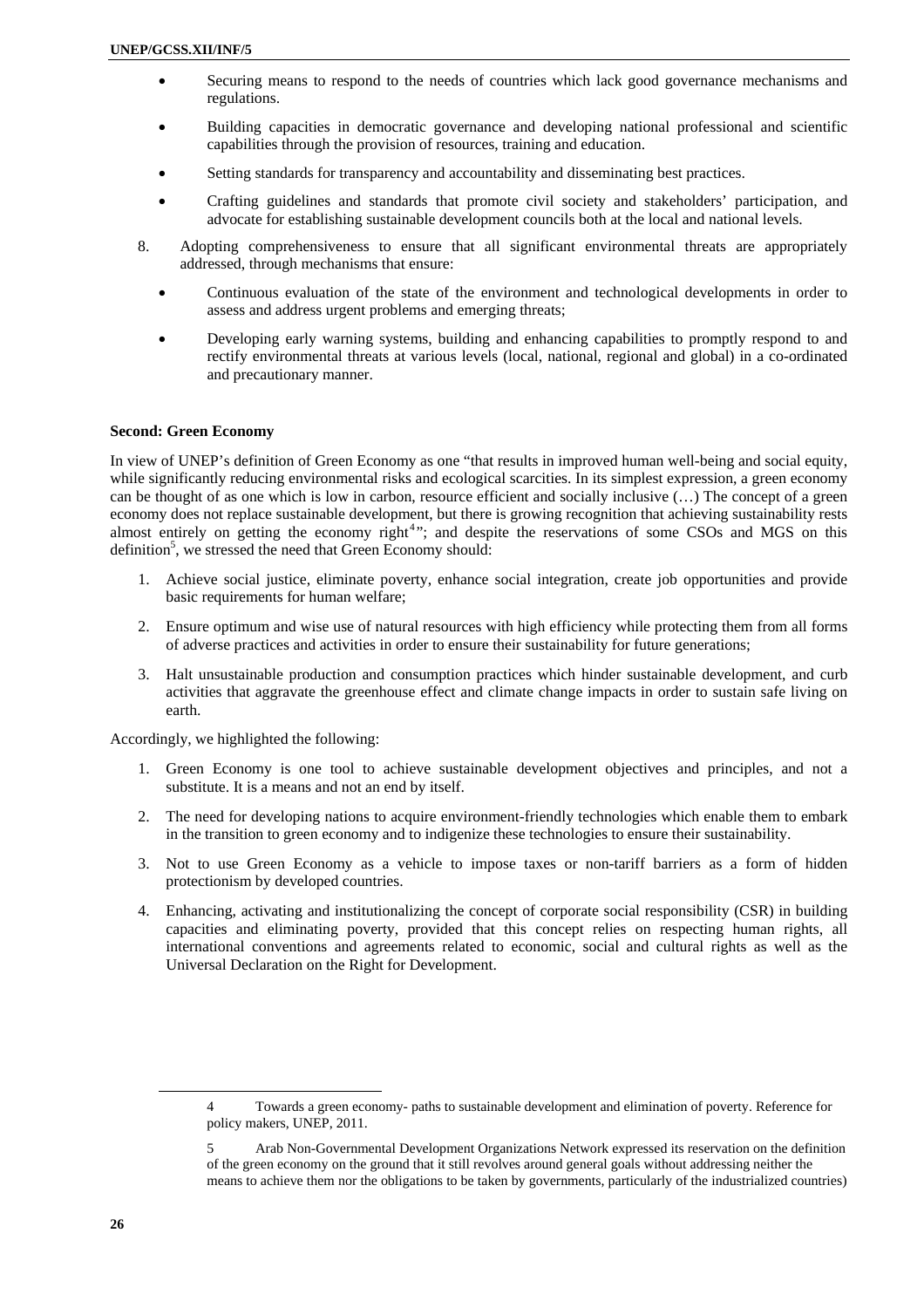More specifically, on West Asia front, we emphasized the need for:

- 1. Promoting regional co-operation to meet the region's needs through prioritizing the economic development programs and the implementation mechanisms in the transition to Green Economy.
- 2. Laying down a mechanism for regional co-operation in the sector of renewable and/or alternative energy.
- 3. Catalyzing technology transfer within the region to ensure proper transfer and indigenization along with capacity building and training.
- 4. Encouraging investment in scientific research through the provision of incentives to companies (within the region and with developed countries), ensuring the participation of different segments of the society, supporting scientists and funding researchers in the region.
- 5. Adopting high quality control/quality performance standards in managing the process of transition to Green Economy and beyond.
- 6. Integrating sustainable development concepts in the educational and training curricula at different levels.
- 7. Empowering civil society organizations and promoting their participation along with governments and private sectors in sustainably managing the various natural resources in the different stages of planning, execution, monitoring and evaluation.
- 8. Making use of and direct the resources available in Waqf funds among other resources, including Zakat, etc. (in accordance with Shari'a guidelines) as well as some Arab development funds (sovereign funds) to implement sustainable development programs that serve in minimizing disparities and eliminating poverty.
- 9. Reviewing, updating and enforcing environmental legislations at the national and regional levels.
- 10. Integrating the environmental dimension into national policies, strategies and programs to realize the objectives of sustainable development.

Based on the above, we emphasized that Green Economy should spring from a vision that takes into consideration the specificities of local communities (particularly developing nations) through defining their economic and social development priorities and implementation means. The latter shall be based on enhancing productive sectors in the framework of Green Economy in a way that would meet local needs; create new green job opportunities, realize effective social participation in development and ensure just distribution of development outcomes, reduce poverty and marginalization and increase social welfare.

In this respect and within the strategies of transition towards Green Economy, we highlighted the need for adopting the following priorities:

- 1. Production and consumption trends: to urge nations to change their consumption and production patterns and behaviors to be more sustainable, in line with Agenda 21, by facilitating and promoting initiatives that adopt environment-friendly production trends and conscious consumption practices.
- 1. Renewable energy: to urge states and empowering them technologically to use different types of renewable energy, such as solar energy, wind, waves among other forms of alternative clean energy resources available in the region.
- 2. Green building: to urge states and promote the application of the green building policies and tools in the private and public sectors through developing and adopting environmental specifications and standards (such as the use of environment-friendly materials as well as energy and water efficient techniques).
- 3. Clean means of transport: to urge states to provide reliable public transport infrastructure and operations and promote the use of environment-friendly means through extending incentives.
- 4. Water management: to urge governments to develop integrated water resource management strategies, and specifically improving the efficient utilization of both conventional non-conventional water resources to the largest extent possible through recycling and reusing of treated effluent of all degrees, as per appropriate specifications, in different sectors such as agriculture and industry.
- 5. Waste management: to urge governments to adopt the integrated waste management approach aiming at reducing waste generation at source, through rationalization of consumption patterns, adopting of the green production inputs and concepts, using high quality commodities, reducing the use of packaging materials; segregating and reclaiming urban waste; ending with safe disposal of toxic waste.
- 6. Sustainable natural resource management: to urge governments to employ and use integrated regional planning basics for use of land and conserving biodiversity habitats, establishing genetic banks, promoting